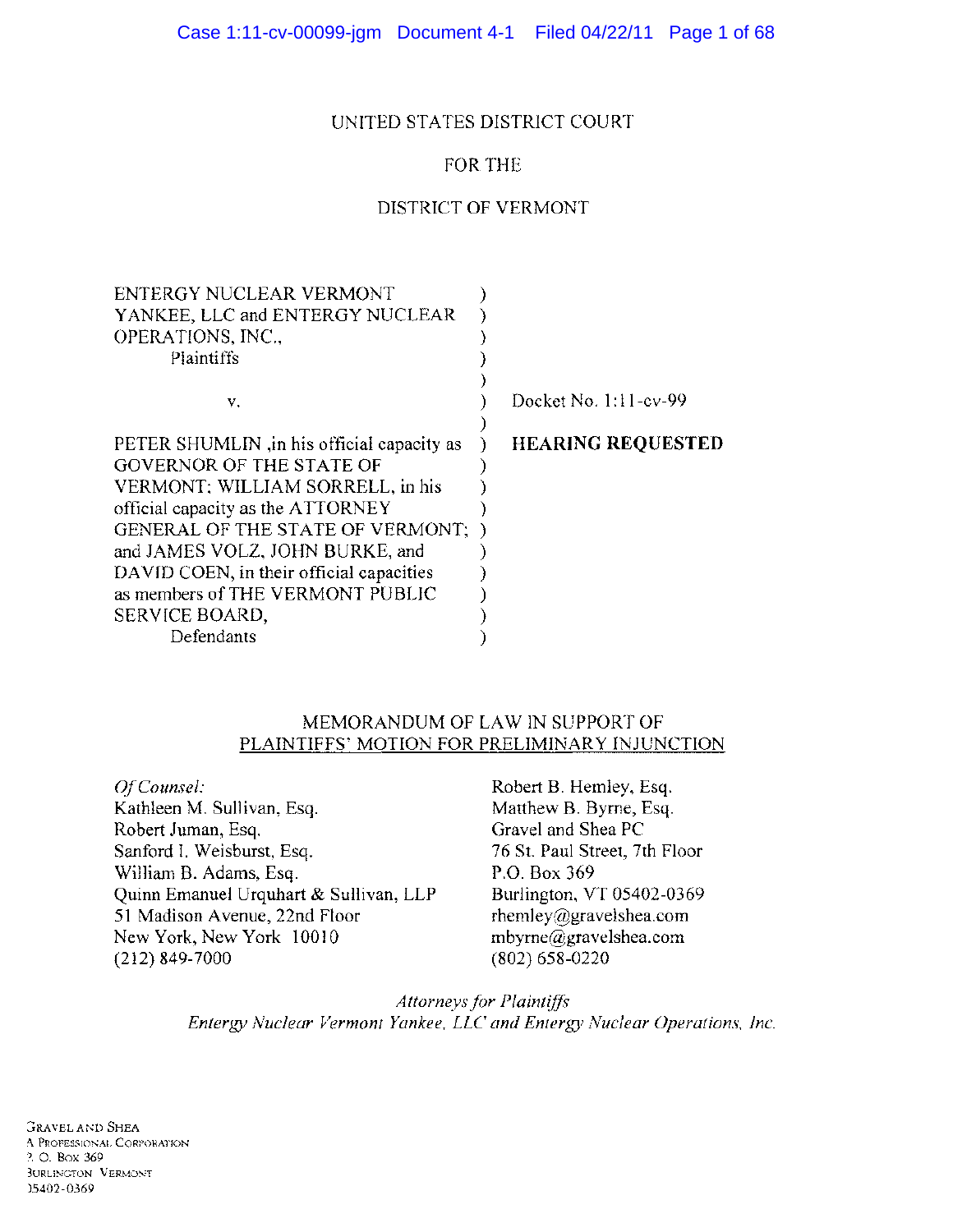## **T ABLE OF CONTENTS**

### Page

|                | А. |                                                                                                                                   |
|----------------|----|-----------------------------------------------------------------------------------------------------------------------------------|
|                | B. |                                                                                                                                   |
|                | C. | Vermont's Assertion Of Regulatory Authority Over Operation Of The                                                                 |
|                |    |                                                                                                                                   |
| $\mathbf{I}$ . |    | PLAINTIFFS ARE LIKELY TO SUCCEED ON THE MERITS 14                                                                                 |
|                | А. | Plaintiffs Are Likely To Succeed On Their Claim That The Challenged<br>Vermont Laws Are Preempted Under The Atomic Energy Act And |
|                |    | Vermont Is Preempted From Shutting Down The Operation Of An<br>Ι.                                                                 |
|                |    | 2.<br>Vermont Is Preempted From Shutting Down A Nuclear Power                                                                     |
|                |    | 3.<br>ENVY Has Not Waived Its Right To Assert Federal Preemption                                                                  |
|                | В. | Plaintiffs Are Likely To Succeed On Their Federal Power Act Preemption                                                            |
|                | C. | Plaintiffs Are Likely To Succeed On Their Claim That The Vermont Laws                                                             |
| Η.             |    | PLAINTIFFS WILL SUFFER IRREPARABLE HARM ABSENT A                                                                                  |
|                | Α. | Irreparable Harm From Loss Of The Vermont Yankee Station's Skilled                                                                |
|                | Β. | Irreparable Harm From Preparation For The Fall 2011 Refueling Outage 38                                                           |
|                | C. | Irreparable Monetary Losses From A "Temporary" Shutdown That May                                                                  |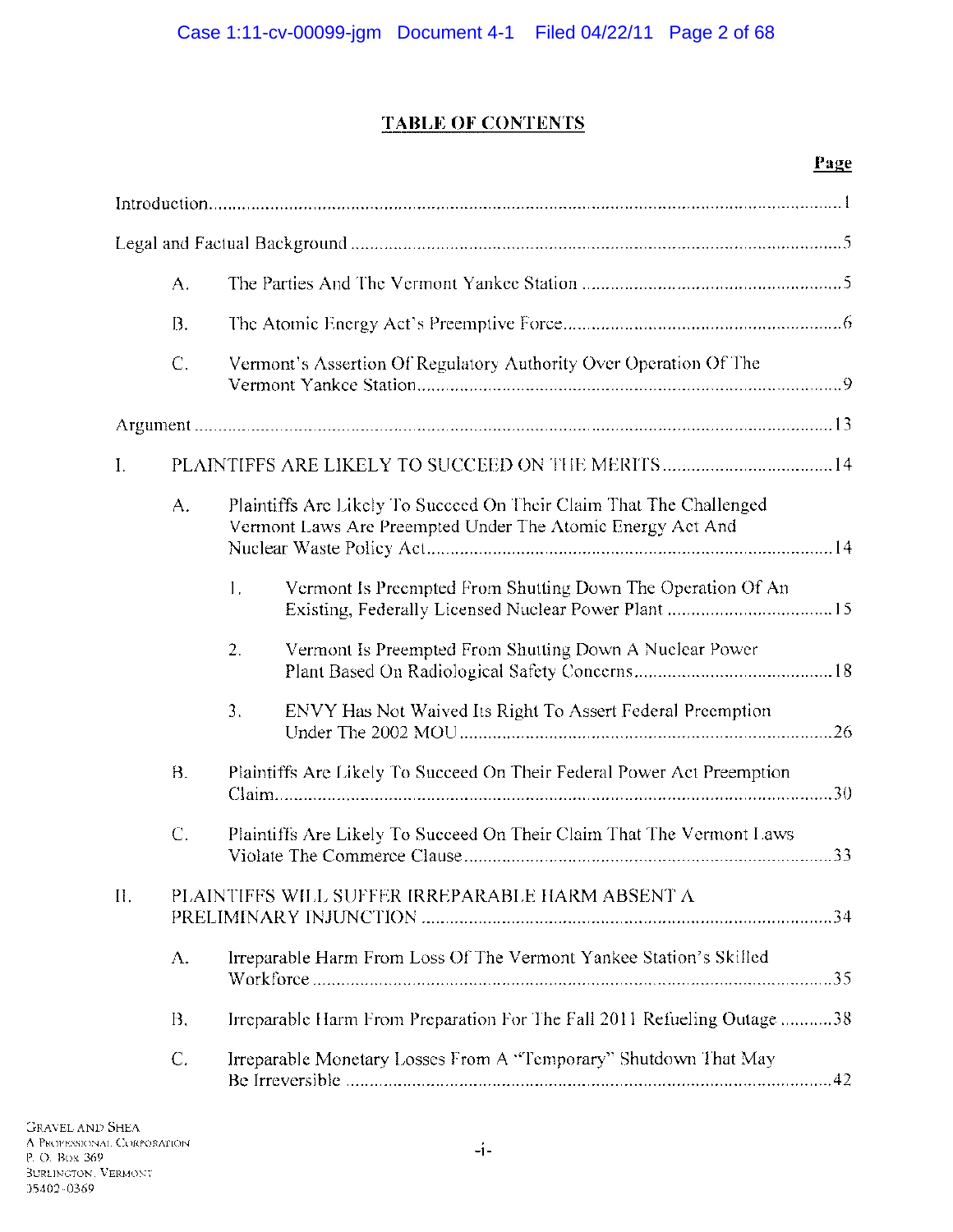|      | D.        | Irreparable Harm From Loss Of Long-Term Power Contracts 44 |
|------|-----------|------------------------------------------------------------|
| III. |           | THE BALANCE OF THE HARDSHIPS WEIGHS HEAVILY IN FAVOR OF A  |
| IV.  |           | A PRELIMINARY INJUNCTION IS IN THE PUBLIC INTEREST46       |
|      | A.        |                                                            |
|      |           | 1.                                                         |
|      |           | 2.                                                         |
|      |           | 3.                                                         |
|      | <b>B.</b> |                                                            |
|      | $C$ .     |                                                            |
|      | D.        |                                                            |
|      | Е.        |                                                            |
|      | F.        |                                                            |
|      | G.        |                                                            |
|      | Н.        |                                                            |
|      |           |                                                            |
|      |           |                                                            |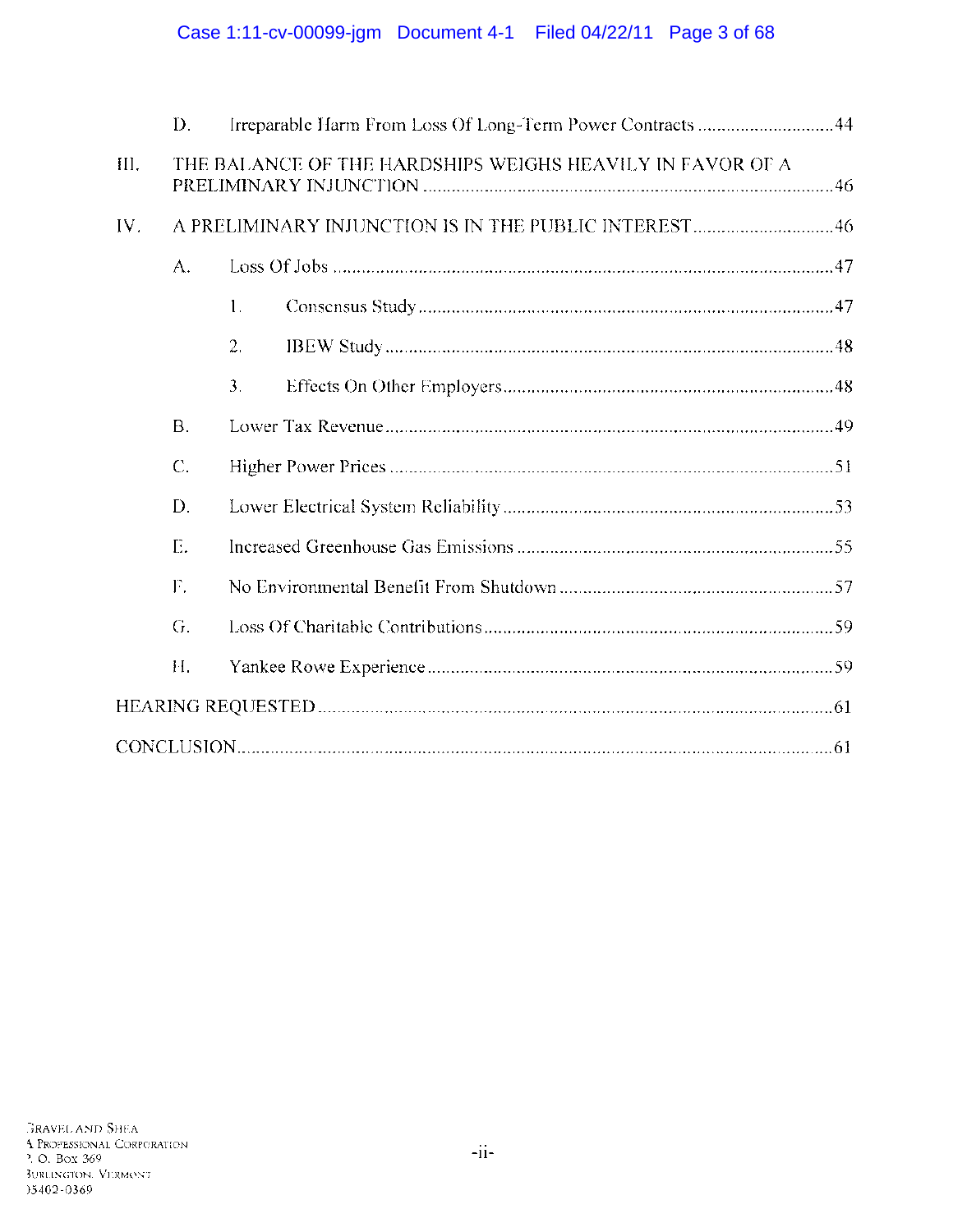### **TABLE OF AUTHORITIES**

#### Page

#### Cases

| Alger v. Dep't of Labor and Indus.,                                         |
|-----------------------------------------------------------------------------|
| Beal v. Stern,                                                              |
| Brown-Forman Distillers Corp. v. N.Y. State Liquor Auth.,                   |
| Brown v. Windham Ne. Supervisory Union,                                     |
| Inv. Props., Inc. v. Lyttle,                                                |
| Chioffi v. City of Winooski,                                                |
| Citigroup Global Mkts., Inc. v. VCG Special Opportunities Master Fund Ltd., |
| Conn. Coalition Against Millstone v. Conn. Siting Council,                  |
| Cnty. of Nassau v. Levitt,                                                  |
| Cnty. of Suffolk v. Long Island Lighting Co.,                               |
| Donohue v. Paterson,                                                        |
| English v. Gen. Elec. Co.,                                                  |
| Entergy Ark., Inc., v. Nebraska,                                            |
| Entergy La., Inc. v. La. Pub. Serv. Comm'n,                                 |
| F. & M. Schaefer Corp. v. C. Schmidt & Sons, Inc.,                          |
| $FPC$ v. S. Cal. Edison Co.,                                                |
|                                                                             |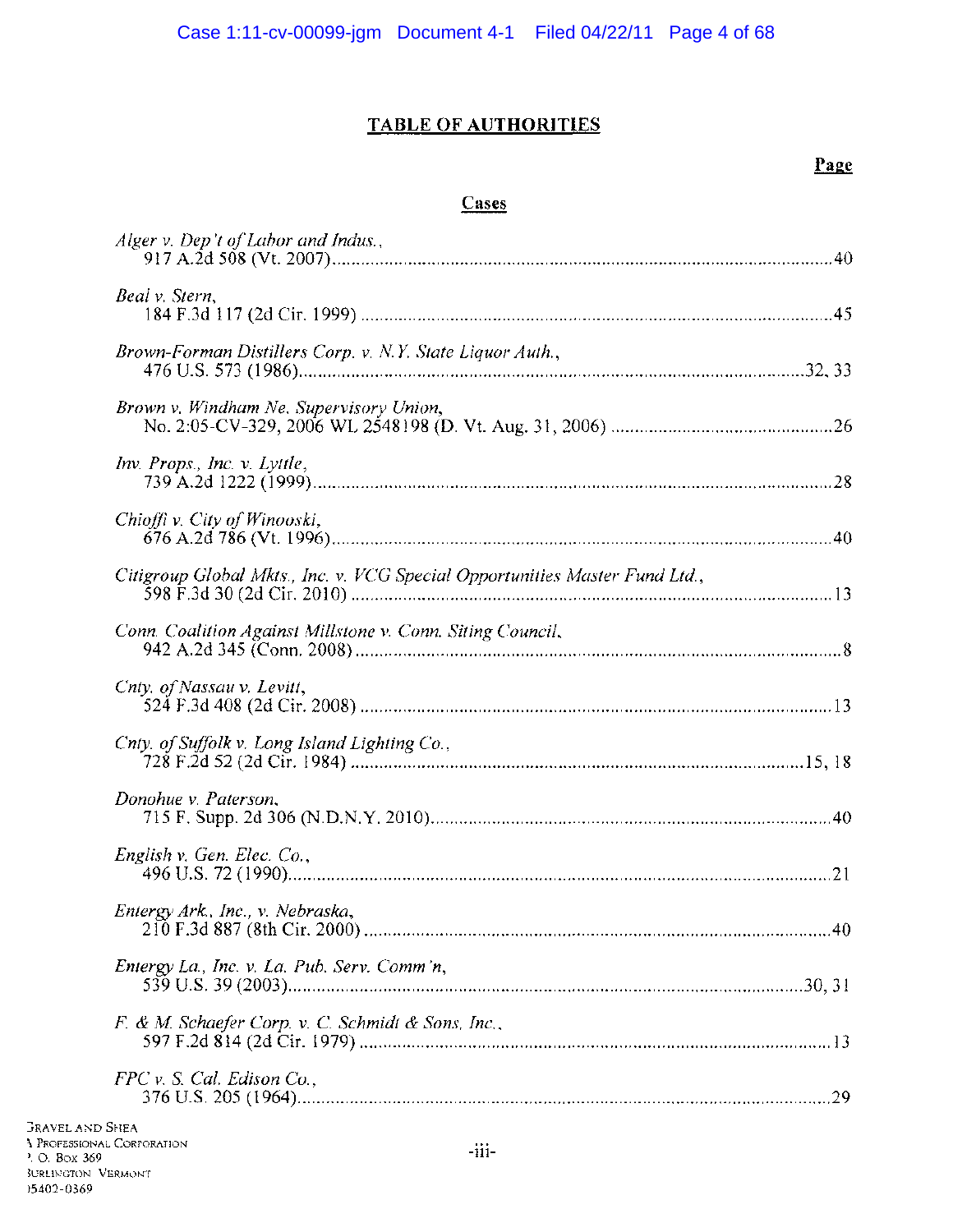# Case 1:11-cv-00099-jgm Document 4-1 Filed 04/22/11 Page 5 of 68

| Hughes v. Oklahoma,                                                                                                              |
|----------------------------------------------------------------------------------------------------------------------------------|
| Jackson Dairy, Inc. v. H.P. Hood & Sons, Inc.,                                                                                   |
| John B. Hull, Inc. v. Waterbury Petroleum Prods.,                                                                                |
| Long Island Lighting Co. v. County of Suffolk,                                                                                   |
| Me. Yankee Atomic Power Co. v. Bonsey,                                                                                           |
| Me. Yankee Atomic Power Co. v. Me. Pub. Util. Comm'n,                                                                            |
| Metro. Taxicab Bd. of Trade v. City of New York,                                                                                 |
| Miss. Power & Light Co. v. Miss. ex rel. Moore,                                                                                  |
| Morgan Stanley Capital Grp. Inc. v. Pub. Util. Dist. No. 1 of Snohomish Cnty.,                                                   |
| N.Y. State Energy Research & Dev. Auth. v. Nuclear Fuel Servs., Inc.,                                                            |
| Nantahala Power & Light Co. v. Thornburg,                                                                                        |
| Nat'l Elec. Mfrs. Ass'n v. Sorrell,<br>72 F. Supp. 2d 449 (D. Vt. 1999), vacated on other grounds, 272 F.3d 104 (2d Cir. 2001)40 |
| Nemer Jeep-Eagle, Inc. v. Jeep-Eagle Sales Corp.,                                                                                |
| New England Power Co. v. New Hampshire,                                                                                          |
| Olympic Pipe Line Co. v. City of Seattle,                                                                                        |
| Or. Waste Sys., Inc. v. Dep't of Envtl. Quality,                                                                                 |
| Pac. Gas & Elec. Co. v. State Energy Res. Conserv. & Dev. Comm'n,                                                                |
| Pennsylvania v. Lockheed Martin Corp.,                                                                                           |
| n Suca                                                                                                                           |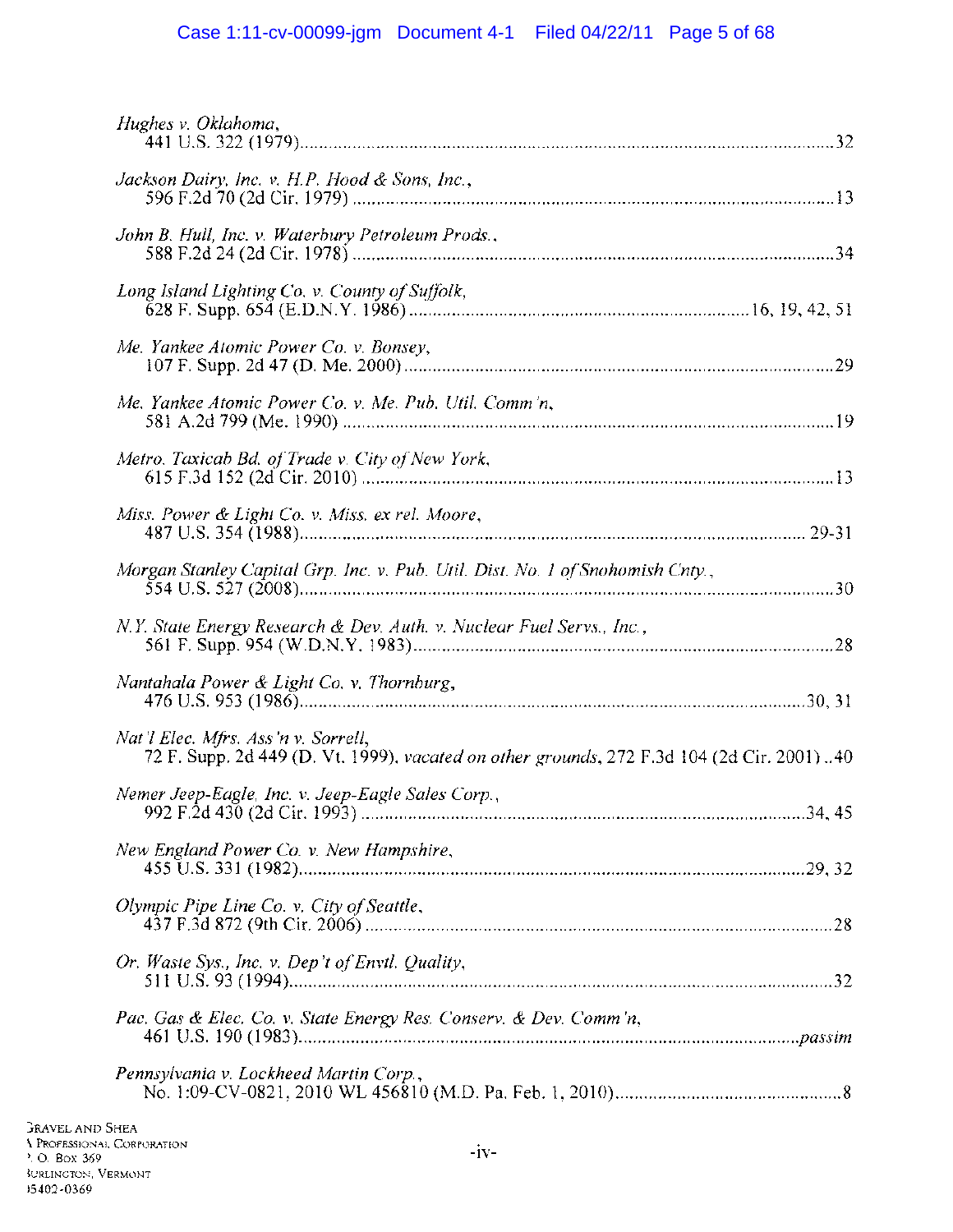| Philadelphia v. New Jersey,                                                                                                                     |  |  |  |  |
|-------------------------------------------------------------------------------------------------------------------------------------------------|--|--|--|--|
| Pub. Util. Dist. No. 1 of Snohomish County v. Dynegy Power Mktg., Inc.,                                                                         |  |  |  |  |
| Pub. Util. Dist. No. 1 of Snohomish Cty. Washington v. FERC,                                                                                    |  |  |  |  |
| Reuters Ltd. v. United Press International, Inc.,                                                                                               |  |  |  |  |
| Rex Med. L.P. v. Angiotech Pharm., Inc.,                                                                                                        |  |  |  |  |
| Rioux v. Ryegate Brick Co.,                                                                                                                     |  |  |  |  |
| Roso-Lino Beverage Distribs., Inc. v. Coca-Cola Bottling Co.,                                                                                   |  |  |  |  |
| Semmes Motors, Inc. v. Ford Motor Co.                                                                                                           |  |  |  |  |
| Skull Valley Band of Goshute Indians v. Nielson,<br>376 F.3d 1223 (10th Cir. 2004), cert. denied sub nom. Nielson v. Private Fuel Storage, LLC, |  |  |  |  |
| Sperry v. Fla. ex rel. Fla. Bar,                                                                                                                |  |  |  |  |
| St. Albans Coop. Creamery, Inc. v. Glickman,                                                                                                    |  |  |  |  |
| Tex. Commercial Energy v. TXU Energy, Inc.,                                                                                                     |  |  |  |  |
| In re UPC Vt. Wind, LLC,                                                                                                                        |  |  |  |  |
| Young v. Coloma-Agaran,                                                                                                                         |  |  |  |  |
| <b>Statutes</b>                                                                                                                                 |  |  |  |  |
|                                                                                                                                                 |  |  |  |  |
|                                                                                                                                                 |  |  |  |  |

16 U.S.C. § 824d(a) ....................................................................................................................... 29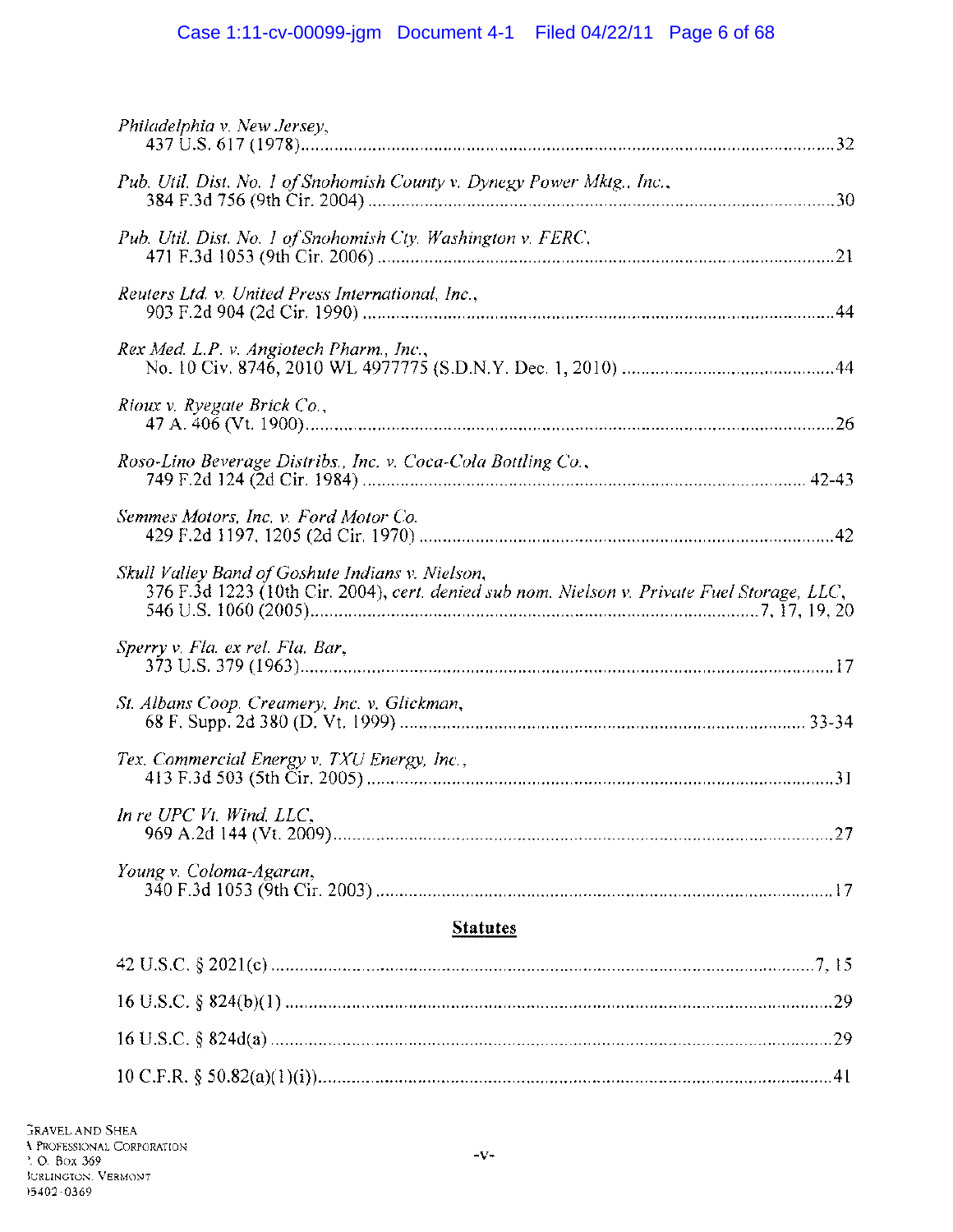## **Miscellaneous**

| Entergy Nuclear Generation Co.,                                                                            |  |
|------------------------------------------------------------------------------------------------------------|--|
| Letter from Office of the Attorney General to Peter Welch, President Pro Tempore of the<br>Vermont Senate, |  |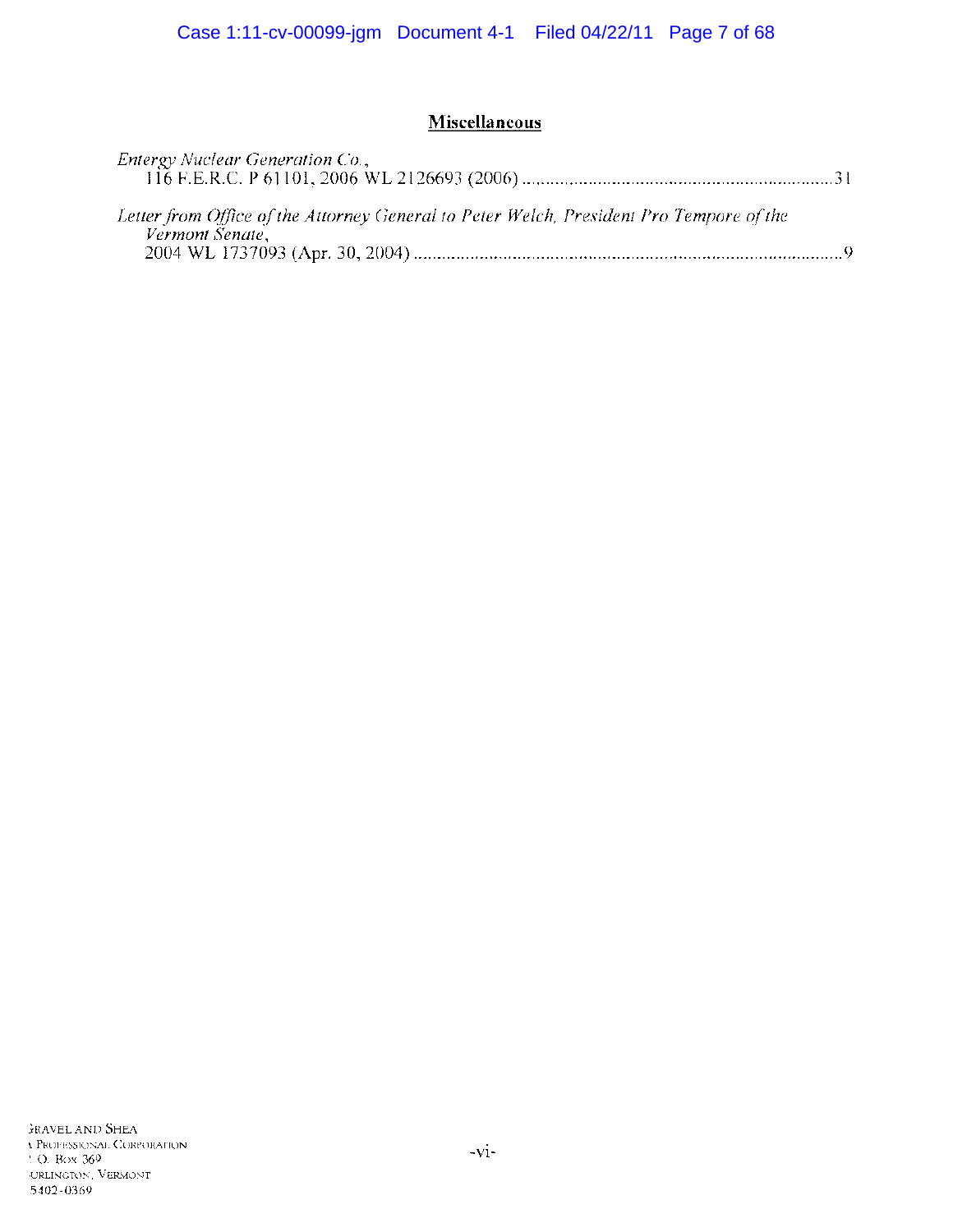Plaintiffs Entergy Vermont Yankee, LLC ("ENVY") and Entergy Nuclear Operations, Inc. ("ENOl") respectfully submit this memorandum of law in support of their motion for a preliminary injunction to preserve the status quo pending the conclusion of this litigation and to prohibit Defendants from forcing cessation of operations at the Vermont Yankee Nuclear Power Station (the "Vermont Yankee Station").

#### Introduction

This case involves a challenge to Vermont's attempted usurpation of federal authority over continued operation of the Vermont Yankee Station, which is operated by Plaintiff ENOl and owned by Plaintiff ENVY. The federal Nuclear Regulatory Commission ("NRC"), which has exclusive authority over nuclear power plant operation and safety, recently granted the Vermont Yankee Station a renewed license to operate through March 21,2032. But the State of Vermont claims veto power over that federal judgment, thus turning the Supremacy Clause of the U.S. Constitution on its head.

By this motion, Plaintiffs seek a preliminary injunction preserving the status quo pending the conclusion of this litigation and prohibiting Defendants from taking any action that would force the Vermont Yankee Station to cease operations. Vermont's plan to shut down the Vermont Yankee Station as of March 21,2012 would inflict a variety of irreparable harms upon ENVY and ENOL It is already causing attrition of highly trained employees. It would result in losses associated with fuel that must be fabricated in July 2011 and with refueling and maintenance that must be undertaken in or before October 2011. It would require ENVY and ENOl to file a certificate of decommissioning with the NRC that is likely irreversible, costing Plaintiffs twenty years' worth of revenues.

-1-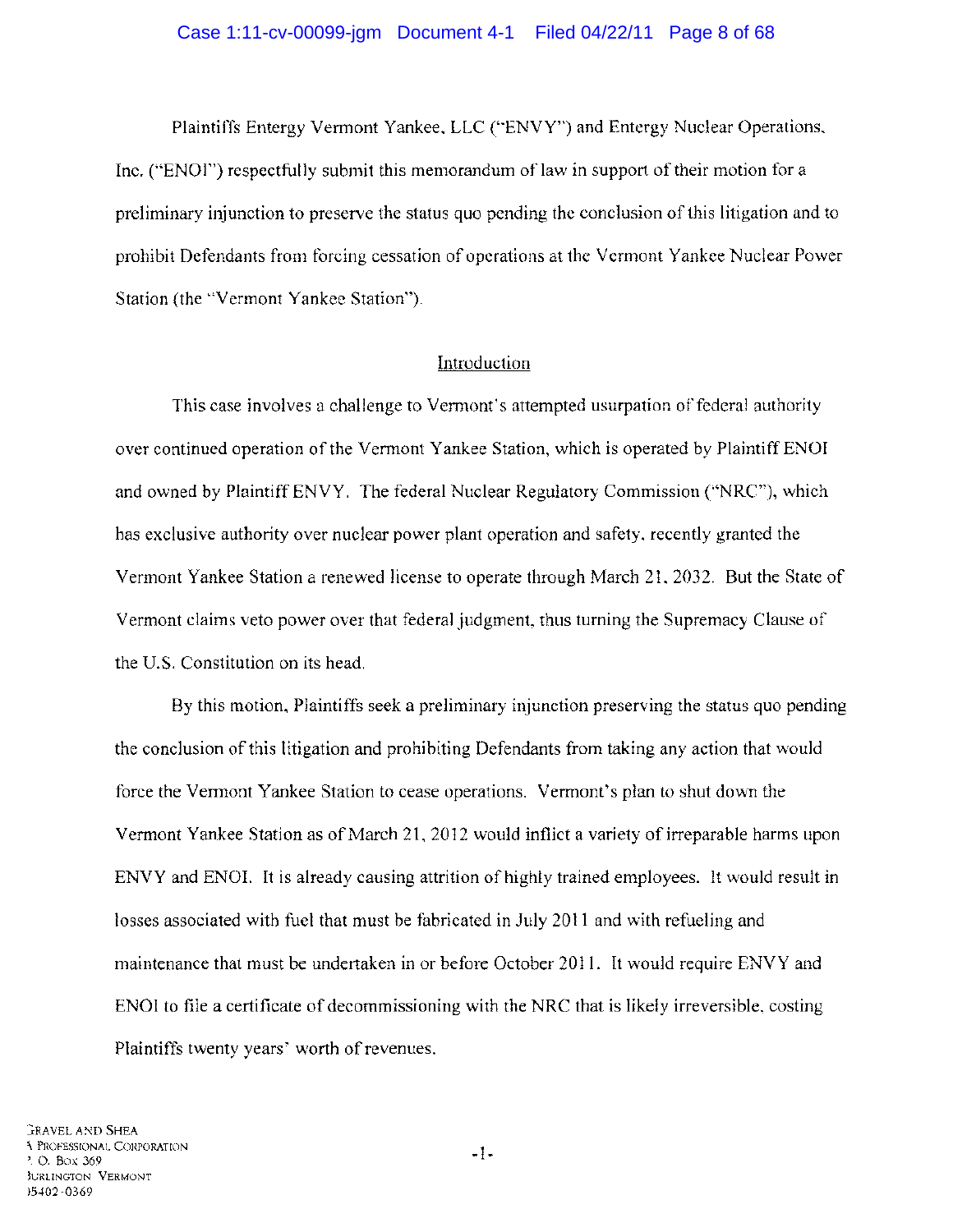#### Case 1:11-cv-00099-jgm Document 4-1 Filed 04/22/11 Page 9 of 68

Vermont's plan to shut down the Vermont Yankee Station would also severely and irreparably harm the public interest. For years, the Vermont Yankee Station has been providing safe, reliable, low-cost power to Vermont and New England. If the plant is shut down, jobs will be lost, electricity prices will rise, the power grid will become less reliable (both inside and outside Vermont), greenhouse gas emissions will increase, and Vermont's tax revenues will decline. By contrast, continued operation of the Vermont Yankee Station pending the resolution of this litigation will impose no significant costs on Defendants or the people of Vermont.

Plaintiffs satisfy each of the prerequisites to a preliminary injunction:

*Plaintiffs are likely to prevail on the merits.* The federal Atomic Energy Act ("AEA") and Nuclear Waste Policy Act ("NWPA") confer exclusive authority upon the federal government, specifically the NRC, in the fields of (a) the licensing and operation of an existing nuclear power plant, including storage of spent nuclear fuel; and (b) the regulation of any aspect of the radiological safety of a nuclear power plant. In flat contravention of that authoritative federal scheme, Vermont has purported to determine that the Vermont Yankee Station must be shut down on March 21,2012. Vermont's regulatory actions are preempted for either of two independent reasons.

*First,* Vermont stands alone among the fifty States in asserting that an already operating and federally licensed nuclear power plant must also have a state license (which Vermont labels a "certificate of public good") in order to continue operations. In purporting to exercise authority to shut down a successfully operating nuclear power plant with an existing federal license extending to 2032, Vermont intrudes impermissibly upon the exclusive authority of the NRC over the licensing and operation of nuclear power plants.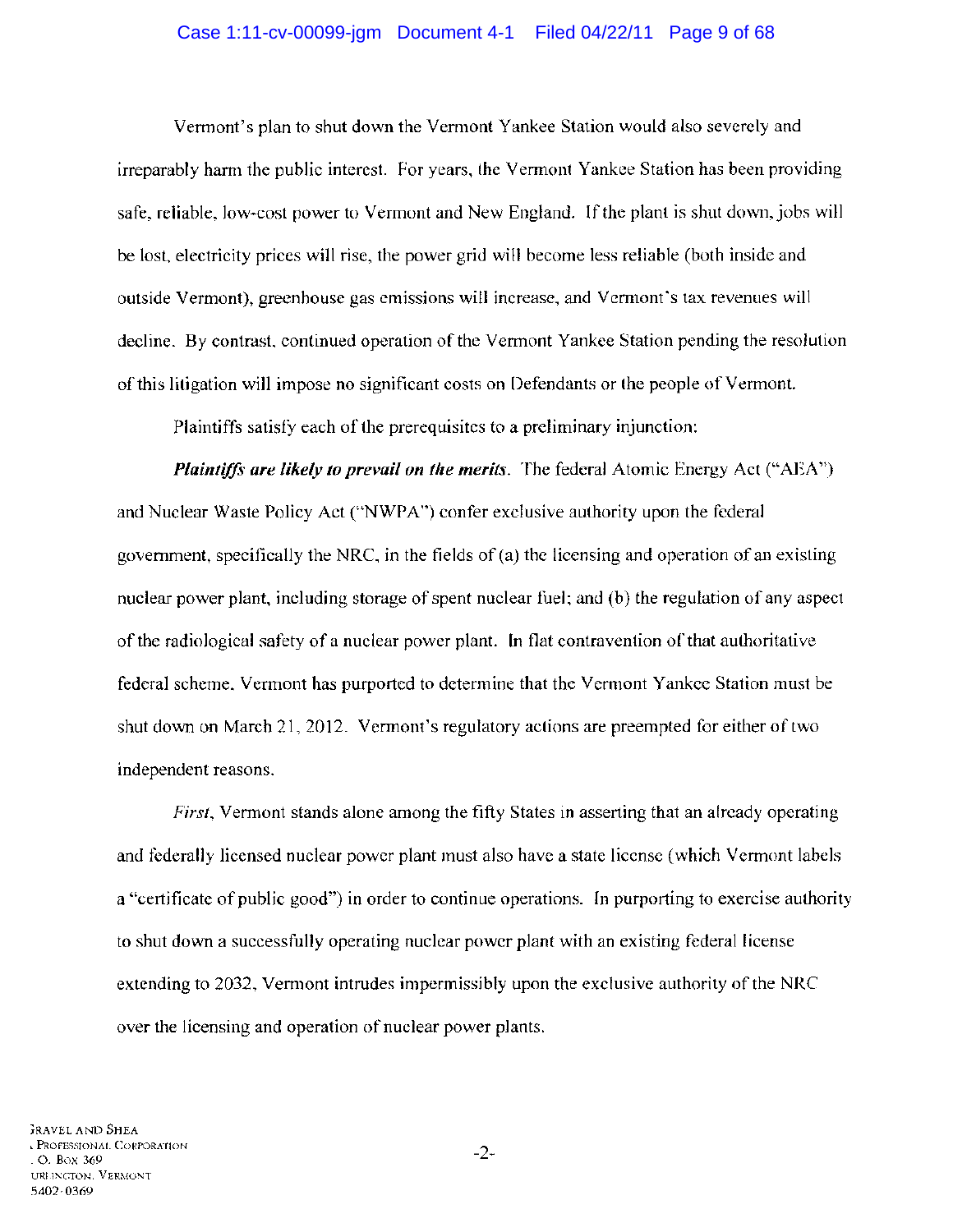*Second,* Vermont has repeatedly based its assertion of regulatory authority on radiological safety concerns despite the fact that such concerns are the exclusive province of the federal government. For example, Governor Peter Shumlin commented, in the wake of the NRC's approval of a renewal license, that "I don't think you can convince most Vermonters today ... that Vermont's best energy choice is to play Russian Roulette with an aging nuclear power plant." Decl. of Timothy A. Ngau dated Apr. 21, 2011 ("Ngau"), Ex. 1 (Bob Kinzel, *Yankee Owner Tries New Strategy To Win Over Vermonters,* VPR NEWS, Mar. 31,2011). Nor does Vermont have any non-pretextual basis to justify its plan to shut down the Vermont Yankee Station as rooted in economic, reliability or environmental grounds rather than safety grounds. Even experts commissioned by Vermont have commended the reliability of the plant's operations: "Overall, many station managerial and technical areas meet or exceed industry standards for performance. The station is operated and maintained in a reliable manner." Ngau, Ex. 33 (Nuclear Safety Associates, *Reliability Assessment of the Vermont Yankee Nuclear Facility* (Dec. 22, 2008) (redacted public version)), at 2. And studies commissioned by Vermont and other authorities have found that shutdown of the Vermont Yankee Station would cause Vermont severe economic harms rather than benefits. Shutdown would cause significant job loss, higher electricity prices for Vermont consumers, more greenhouse gas emissions, and diminished local and state tax revenues. It would also have negative consequences for electricity retailers and consumers in other States, because the Vermont Yankee Station is a major wholesale seller of power to retail utilities not just in Vermont, but all across New England. Continued operation of the Vermont Yankee Station, by contrast, would generate significant economic benefit while posing no environmental concerns. For these and other reasons, Plaintiffs are likely to succeed on the merits of their claims.

-3-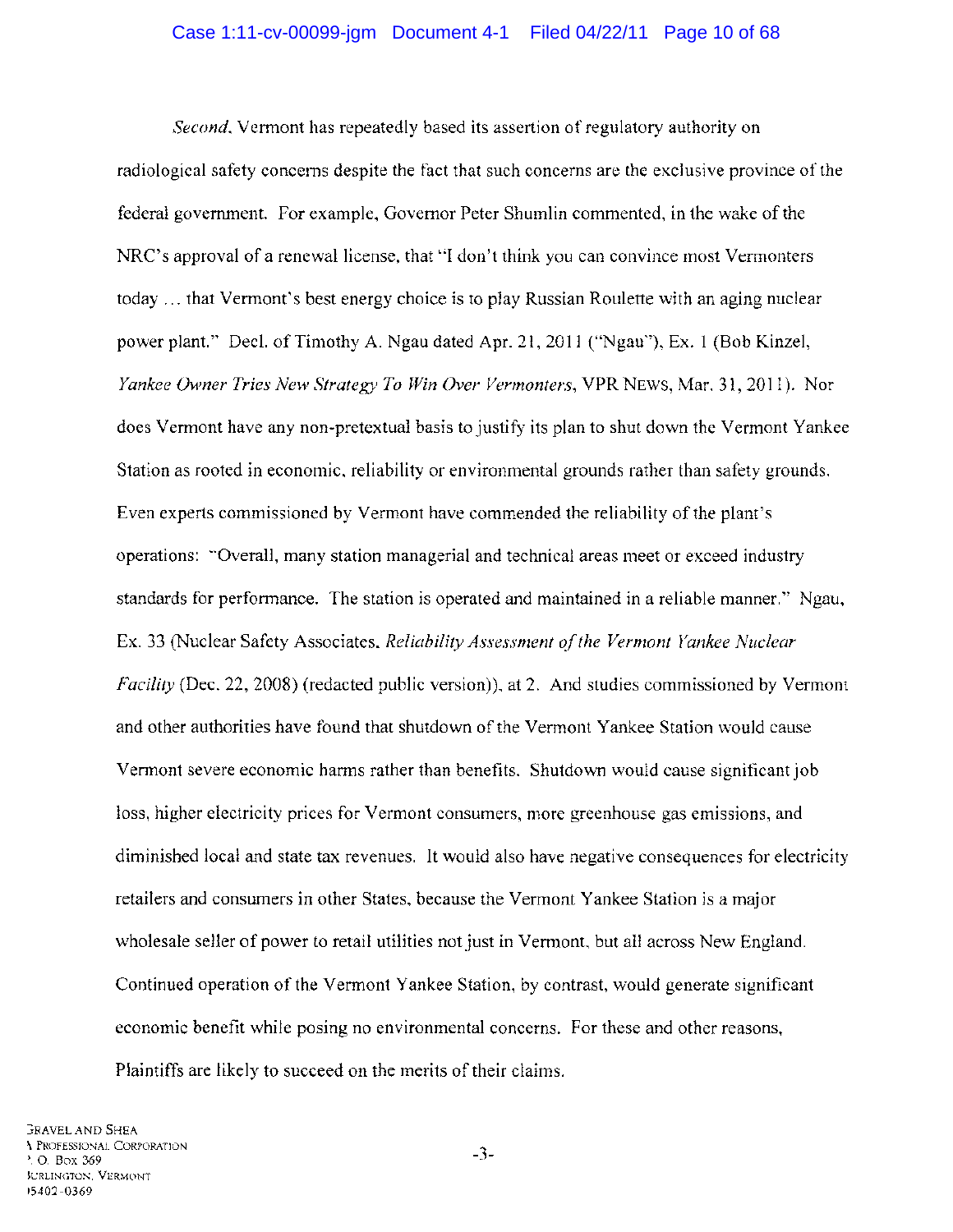*Plaintiffs will suffer irreparable harm absent a preliminary injunction.* **The threatened** shutdown of the Vermont Yankee Station is already inflicting harm upon Plaintiffs, as several highly skilled employees have recently quit their jobs, and more may do so. Other irreparable harm is on the immediate horizon, including Plaintiffs' need to decide by July 7, 2011 whether to fabricate fuel that is specific to Vermont Yankee Station to enable operation of the plant past March 21, 2012. And the ultimate irreparable harm will occur if Vermont succeeds in forcing Plaintiffs to shut down and begin decommissioning the plant on March 21, 2012, as Plaintiffs will be required by NRC regulation to file a written certification of the permanent cessation of operations, and there is no provision in the regulations for withdrawing such a certificate after it is filed nor any NRC precedent approving a plant's return to operation under such circumstances. In that event, Plaintiffs would lose the revenues from the additional 20 years of operation authorized by the NRC under the renewed license, and would have to bear the substantial costs of prematurely decommissioning the plant without any new revenue from operations.

*The balance of hardships tips decidedly in favor of Plaintiffs.* Plaintiffs and the public will suffer immediate and irreparable harm from a shutdown of the Vermont Yankee Station, and that harm would not be remedied by an ultimate ruling in Plaintiffs' favor on the merits. By contrast, the State of Vermont will suffer no harm (and indeed will benefit) from continued operation of the plant.

*The public interest favors a preliminary injunction.* The harm to the public interest from even a temporary shutdown of the Vermont Yankee Station would be significant, immediate, and irreparable. The Vermont Yankee Station employs over 600 people; has the capacity to produce over 600 MW of power each year (compared to the 52 MW capacity of the next largest generator in Vermont); supplies the equivalent of one-third of Vermont's power;

-4-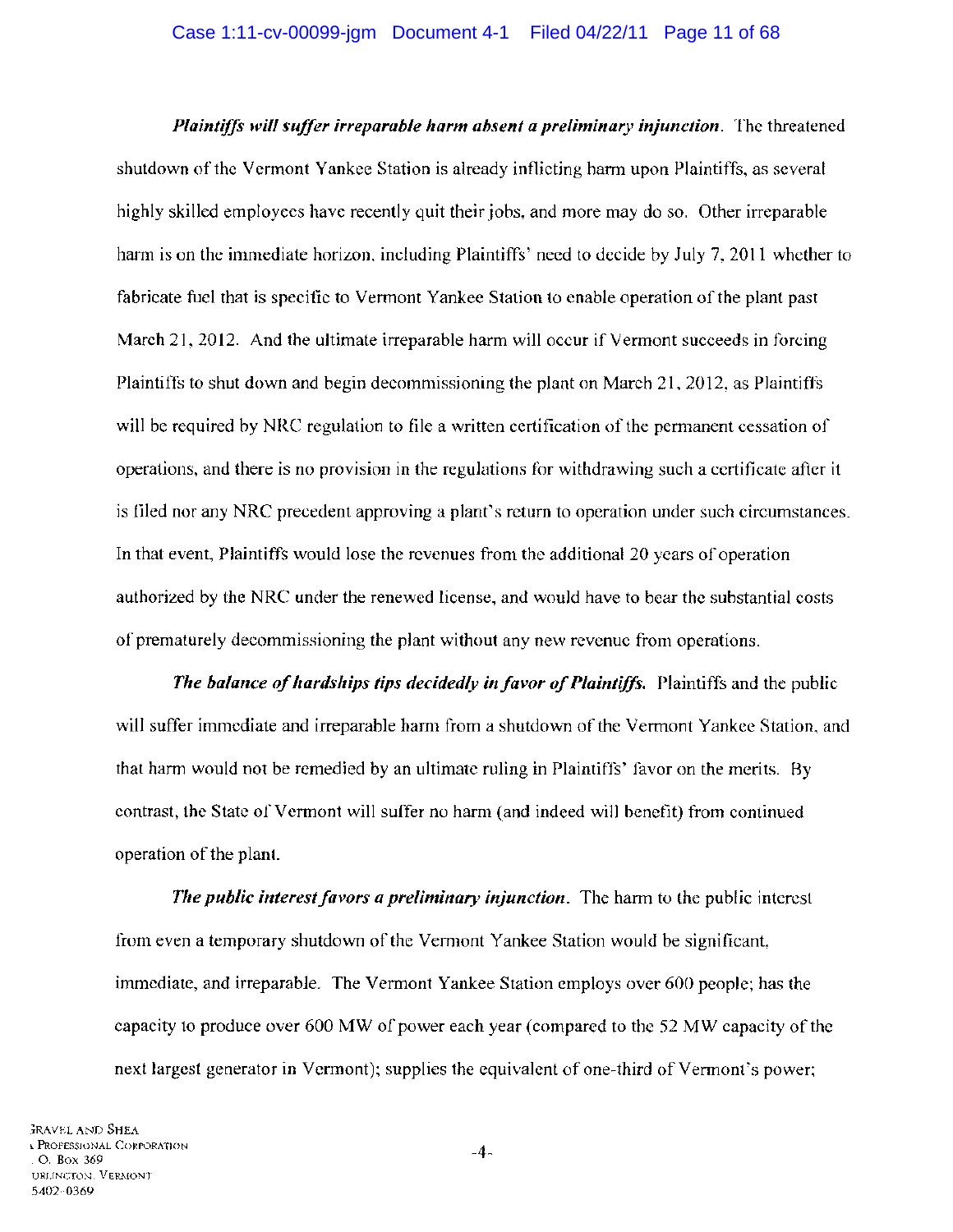### Case 1:11-cv-00099-jgm Document 4-1 Filed 04/22/11 Page 12 of 68

supplies power to utilities in other States in the New England region; and has paid taxes and other fees to Vermont of approximately \$13 million per year in recent years. According to ISO New England Inc. ("ISO-NE"), the entity responsible for maintaining the reliability of the New England power grid, there would be decreased reliability of the power grid for the entire region if the Vermont Yankee Station were shut down. And as Vermont's own studies conclude, such a shutdown would cause increases in electricity prices (that would disproportionately harm the poorer residents of the State), substantial job losses at the Vermont Yankee Station and at companies facing higher electricity prices, diminished tax revenues, and increased greenhouse gas emissions from traditional power sources unless and until highly speculative sources of "green power" come online.

Accordingly, as explained in more detail below, this Court should grant a preliminary injunction against Defendants that preserves the status quo pending the conclusion of this litigation and that prohibits them from taking actions to shut down operation of the Vermont Yankee Station

#### Legal and Factual Background

### A. The Parties And The Vermont Yankee Station.

Plaintiffs ENVY and ENOl are the owner and operator, respectively, of the Vermont Yankee Station, which is located in Vernon, Vermont. Compl. <sup>or</sup> 1, 13; Decl. of John T. Herron dated Apr. 19, 2011 ("Herron")  $\parallel$  10. The Vermont Yankee Station is a merchant electric plant that sells all of the power it produces at wholesale to utilities in the interstate market; those utilities in turn sell the electricity at retail to end-users. Compl.  $\P$ , 41, 48; Decl. of Edward D. Kee dated Apr. 21, 2011 ("Kee")  $\P^{\dagger}$  16-17. The Vermont Yankee Station began operating in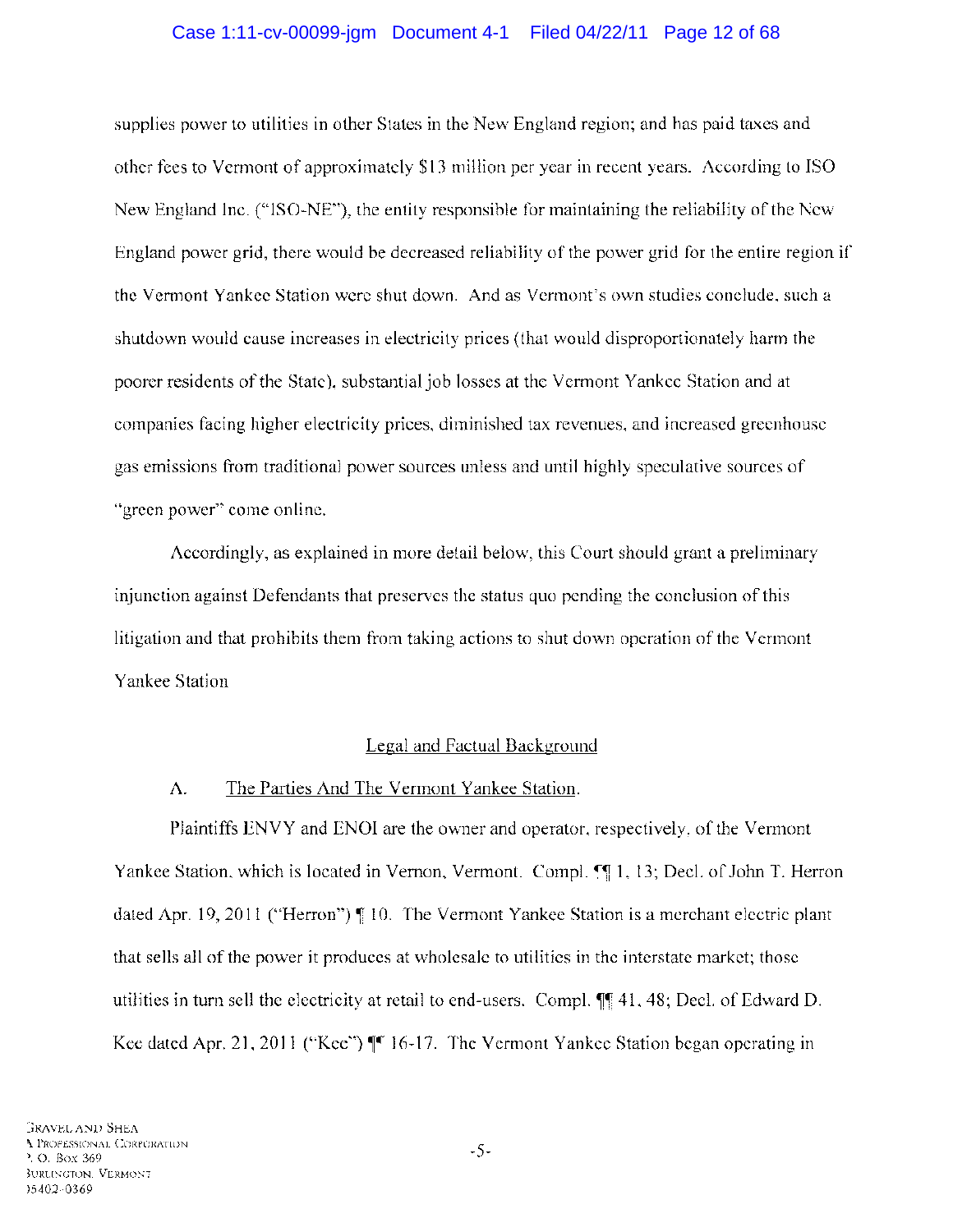#### Case 1:11-cv-00099-jgm Document 4-1 Filed 04/22/11 Page 13 of 68

1972 pursuant to a 40-year license issued by the Atomic Energy Commission, the predecessor of the NRC. Compl.  $\P\P$  43, 49; Herron  $\P$  12.

During its four decades of operation, the Vermont Yankee Station has provided substantial benefits to Vermont and the Vermont economy. Through its sales to Vermont utilities, the Vermont Yankee Station supplies the equivalent of approximately one-third of the baseload power consumed in the State. Compl.  $\parallel$  45. The Vermont Yankee Station is one of the largest private employers in the State, directly employing over 600 personnel in many highskilled technical positions and indirectly employing many others through its purchases from Vermont companies. *Id.*  $\parallel$  44; Herron  $\parallel$  18; Kee  $\parallel$  39. ENVY pays considerable taxes and fees to the Vermont government: ENVY paid \$6.71 million in 2010 alone, and over \$100 million has been paid with respect to the V ermont Yankee Station since 1972. Kee  $\parallel$  46 & Ex. 13 (Sarah Teachout, Vt. Legis. Joint Fiscal Office Issue Brief, Feb. 2011 Update, at Table 2).

Defendants James Volz, John Burke, and David Coen are the current members of the Public Service Board ("PSB"), which is an administrative agency of the State of Vermont. Compl. ~ 19. The PSB is authorized by Vermont law to supervise the rates, quality of service, and overall financial management of Vermont's public utilities. *Id.*  $\parallel$  19; Vt. Stat. Ann. tit. 30. Defendant Peter Shumlin is the current Governor of Vermont. *Id.* 120. Defendant William Sorrell is the current Attorney General of the State of Vermont. *Id.*  $\llbracket 2 \rrbracket$ .

#### B. The Atomic Energy Act's Preemptive Force.

Federal law centralizes authority to regulate nuclear power plants in the NRC, a federal administrative agency. Under the AEA, the NRC has exclusive jurisdiction to license and relicense the operation of nuclear power plants. While the NRC is authorized to delegate some authority over nuclear generating facilities to individual States (a delegation of authority

-6-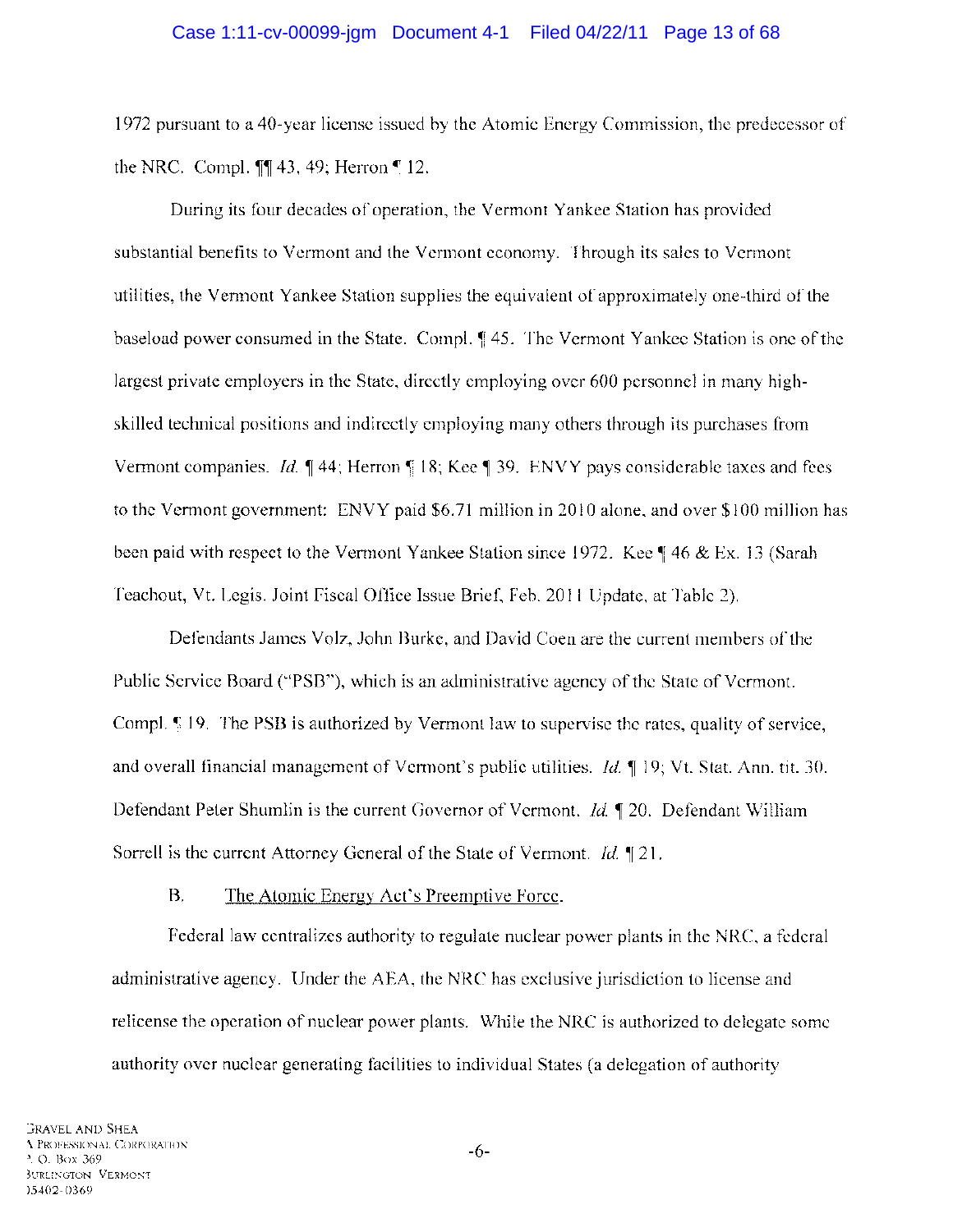Vermont has never sought or obtained), it is prohibited from delegating any authority with respect to plant construction or operations:

> No agreement entered into pursuant to subsection (b) of this section shall provide for discontinuance of any authority and the Commission shall retain authority and responsibility with respect to regulation of-(I) the construction and *operation* of any production or utilization facility or any uranium enrichment facility.

42 U.S.C. § 2021(c) (emphasis added). Similarly, the NRC has exclusive authority over licensing of spent nuclear fuel ("SNF") storage facilities under the NWPA, 42 U.S.C. §§ 10101- 10270. Pursuant to the AEA and the NWPA, "it is not the states but rather the NRC that is vested with the authority to decide under what conditions to license an SNF storage facility." *Skull Valley Band of Gosh ute Indians* v. *Nielson,* 376 F.3d 1223, 1250 (lOth Cir. 2004), *cert. denied sub nom. Nielson* v. *Private Fuel Storage, LLC,* 546 U.S. 1060 (2005); *see also id.* at 1242 ("the Atomic Energy Commission and the NRC have promulgated detailed regulations regarding the operation of nuclear facilities, including the storage of SNF").

As the seminal U.S. Supreme Court decision on preemption in the nuclear energy area makes clear, the grant of exclusive authority to the NRC over plant operation precludes state interference irrespective of the purpose of a state law. That decision upheld, as based on nonpreempted reliability grounds, a California statute that barred construction of new nuclear power plants by local utilities pending the development of a permanent solution for storage of SNF, but made clear that a State may not bar the continued operation of an already existing plant, as Vermont attempts to do here:

> [W]e emphasize that the statute does not seek to regulate the construction or operation of a nuclear powerplant. It would clearly be impermissible for California to attempt to do so, for such regulation, *even* if *enacted out of non-safety concerns,* would nevertheless directly conflict with NRC's exclusive authority over plant construction and operation.

GRAVEL AND SHEA '\ PROFESSIONAL CORPORATION '. O. Box 369 3URLINGTON, VERMONT )5402-0369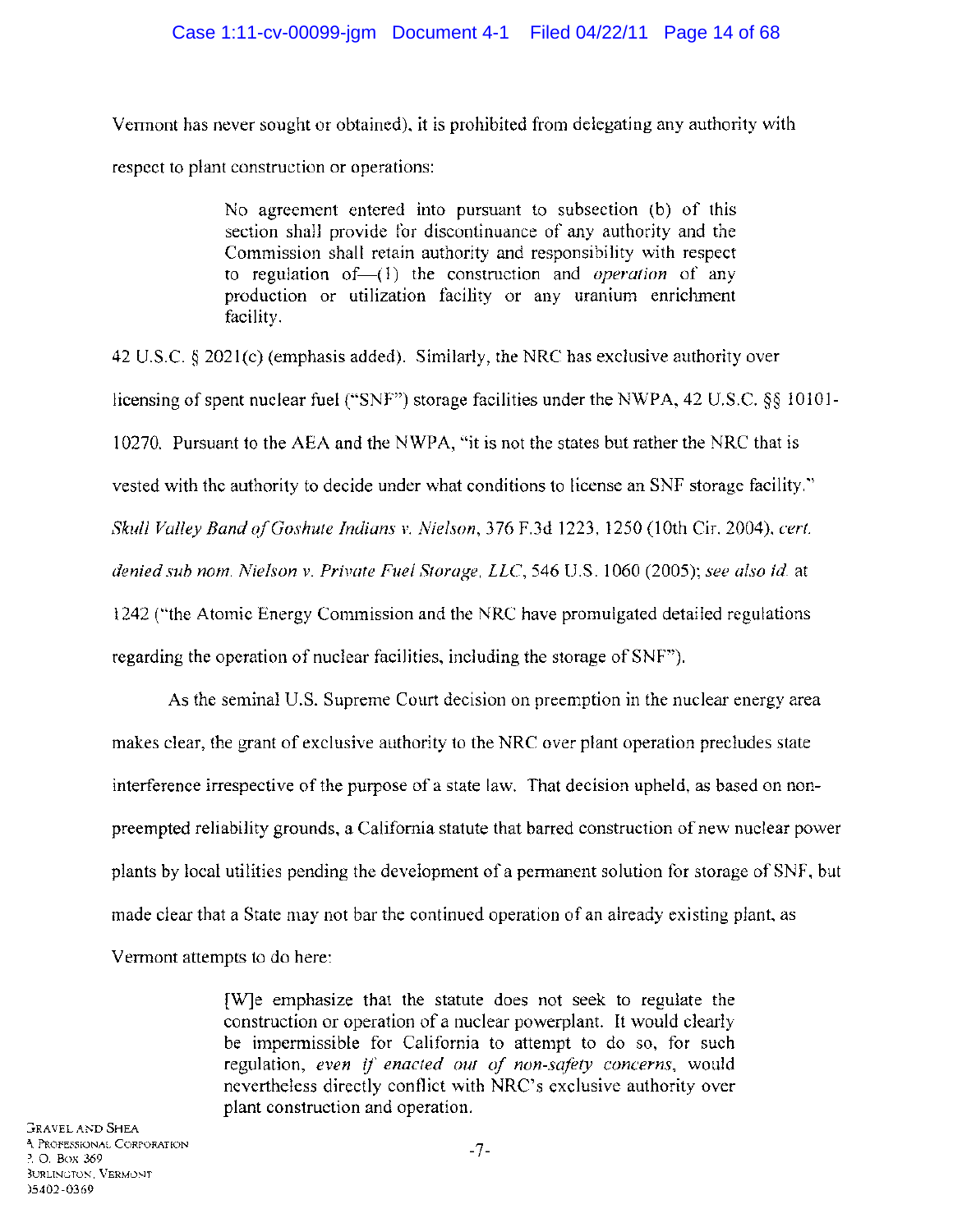*Pac. Gas* & *Elec. Co.* v. *State Energy Res. Conserv.* & *Dev. Comm 'n,* 461 U.S. 190,212 (1983)  $(^{\circ}P G \& E$ ") (emphasis added).

As an additional and independent ground for preemption, the AEA precludes (through "field preemption") any state regulation enacted or enforced for the impermissible purpose of the overseeing the radiological safety aspects of nuclear power generation. *See id.* at 212; *Pennsylvania* v. *Lockheed Martin Corp.,* No. 1:09-CV-0821, 2010 WL 456810, at \*19 (M.D. Pa. Feb. 1,2010) ("[T]he federal government occupies the field of nuclear safety entirely, and this field preemption is all encompassing where that [sic] state statute at issue involves nuclear safety. In other words, if a state statute was enacted with the purpose of protecting against radiation hazards ... it is preempted") (quotation omitted); *Conn. Coalition Against Millstone* v. *Conn. Siting Council,* 942 A.2d 345, 357 (Conn. 2008) ("[A] decision by the council denying certification on the basis of environmental effects caused by radiation hazards actually would conflict with the NRC's regulations expressly authorizing such facilities as a safe method of storing spent nuclear fuel.").

Here, the federal government, through its license renewal proceeding, has determined that the Vermont Yankee Station is permitted to operate until March 21, 2032. CompI., Ex. A. The NRC's authorization process, which began when ENVY and ENOl filed their renewal application on January 27, 2006, involved an extensive federal review, including a comprehensive environmental review under the National Environmental Policy Act, 42 U.S.C. § *4321, et. seq.* On March 21, 2011, at the conclusion of this "thorough and extensive safety and environmental revie[w] of the application," Ngau, Ex. 2 (Press Release, NRC, *NRC Will Renew Vermont Yankee Operating License For An Additional 20 Years* (Mar. 10,2011», NRC issued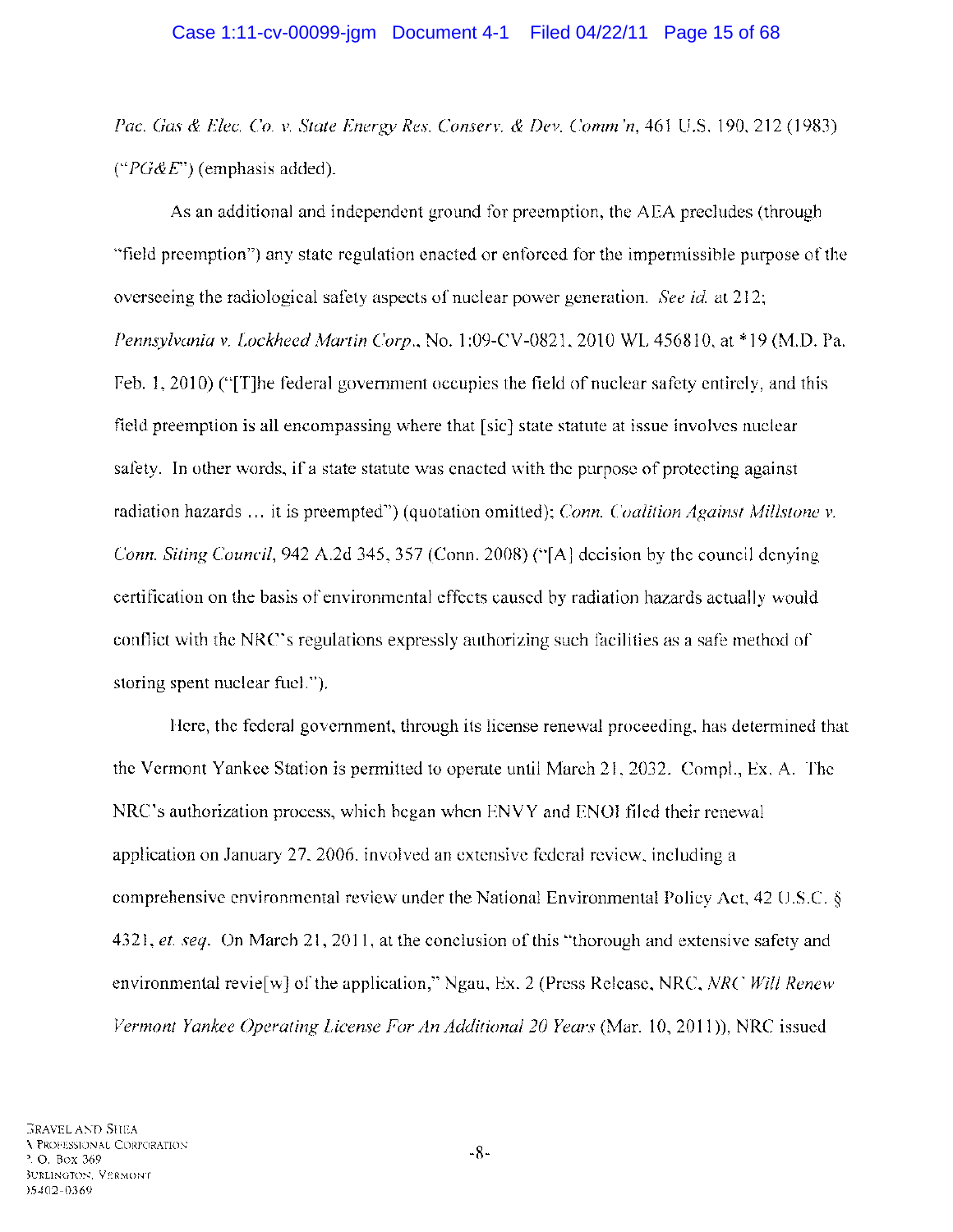#### Case 1:11-cv-00099-jgm Document 4-1 Filed 04/22/11 Page 16 of 68

the V ermont Yankee Station a renewal license authorizing operation of the V ermont Yankee Station through March 21, 2032. CompI., Ex. A.

### C. Vermont's Assertion Of Regulatory Authority Over Operation Of The Vermont Yankee Station.

In 2002, the joint venture of Vermont utilities that originally built and operated the Vermont Yankee Station conducted an auction to sell the Vermont Yankee Station, and ENVY won the bidding. Compl.  $\parallel$  51. Vermont's PSB asserted jurisdiction to approve the sale. *Id.*  $\parallel$ 51-52. Plaintiffs, in the interest of proceeding amicably with the State, cooperated with this process and entered into a Memorandum of Understanding ("MOU") with a separate Vermont agency, the Department of Public Service ("DPS"), the state executive agency that represents the public interest in energy-related matters. *Id.*  $\approx$  53; Ngau, Ex. 3 (Memorandum of Understanding between ENVY, Vermont Yankee Nuclear Power Corp., Central Vermont Public Service Corp., Green Mountain Power Corp., and Vt. DPS (Mar. 4, 2002)). Pursuant to the MOU, DPS agreed to support the sale and to allow ENVY to use the "SAFSTOR" method of decommissioning the Vermont Yankee Station in the event of a shutdown (rather than the more costly "DEC ON" method). ENVY in tum acknowledged the 'jurisdiction" of the PSB under then "current law" to decide whether to grant or deny approval for continued plant operation after March 21, 2012, and agreed not to challenge that jurisdiction as federally preempted. Compl.  $\parallel$  55; Ngau, Ex. 3 at 2-3, 6.

At the time the sale was approved in 2002, Vermont law prohibited construction of a facility for storage of SNF without a CPG granted by the General Assembly, *see* Vt. Stat. Ann. tit. 10, § 6501 *et seq.,* but granted a specific exemption to "any temporary storage by Vermont Yankee Nuclear Power Corporation of spent nuclear fuel elements or other radioactive waste at its present site." Vt. Stat. Ann. tit. 10, § 6505. In 2004, the Office of Vermont's Attorney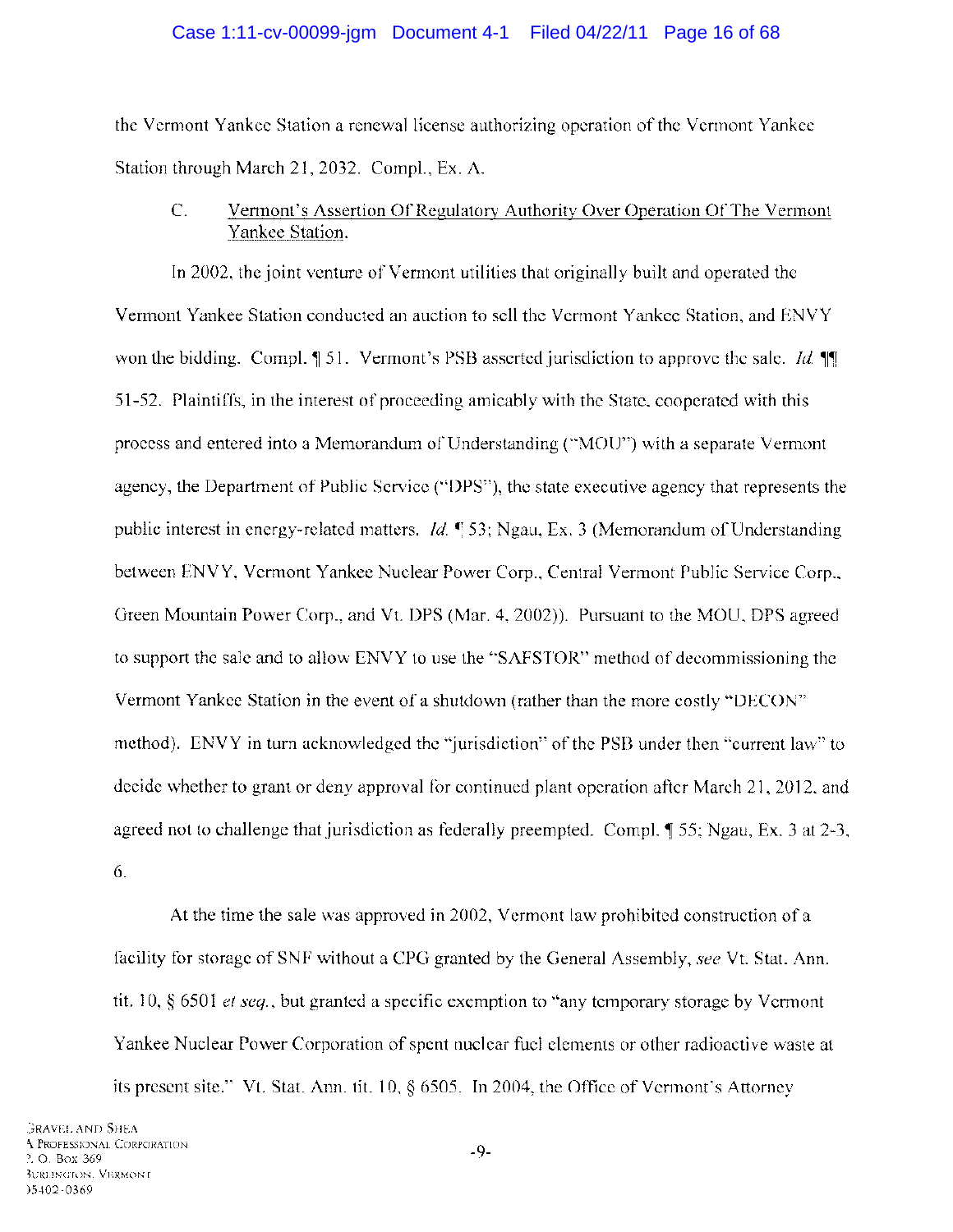### Case 1:11-cv-00099-jgm Document 4-1 Filed 04/22/11 Page 17 of 68

General issued an Opinion that this exemption was owner-specific, not site-specific, such that the Vermont Yankee Station, now owned by ENVY, did not come within the exemption. Letter from Office of the Attorney General to Peter Welch, President Pro Tempore of the Vermont Senate, 2004 WL 1737093, at \*4 (Apr. 30,2004). This development concerned Plaintiffs because the federal government was defaulting on its commitment to remove SNF from the site and existing SNF storage space was expected to reach full capacity in Fall 2008, making it urgent to construct new dry SNF storage. Ngau, Ex. 4 (Vt. Pub. Serv. Bd., Dkt. No. 7082, Order (Apr. 26, 2006)), at 4 & n.4.

Given Plaintiffs' need to obtain the General Assembly's approval for construction of new SNF storage, Plaintiffs acceded to an arrangement, enacted in Act 74 of the 2005-2006 legislative session, under which the General Assembly authorized the PSB to issue a CPG for the new SNF storage on condition that Plaintiffs return to the General Assembly for approval to store any SNF derived from post-March 21,2012 operations. Act 74 (June 21, 2005), codified at Vt. Stat. Ann. tit. 10,  $\S 6522<sup>1</sup>$  Act 74 thus effectively required legislative approval for the Vermont Yankee Station's operation beyond the term of the CPG that the PSB had issued in 2002. Because the 2002 MOU had required only the approval of the PSB, the insertion of the General Assembly into the approval process fundamentally modified the MOU, for the PSB must issue reasoned decisions based on evidence and its expertise, subject to judicial review by the Vermont Supreme Court, while the General Assembly is a political body that may act for unsupported, unstated, or arbitrary reasons.

<sup>,</sup> After passage of Act 74, Plaintiffs petitioned the PSB for a CPG to build the new SNF storage, and such a CPG was granted in 2006, subject to the requirement in Act 74 that Plaintiffs obtain legislative approval before storing any SNF derived from post-March 21,2012 operations. Ngau, Ex. 4.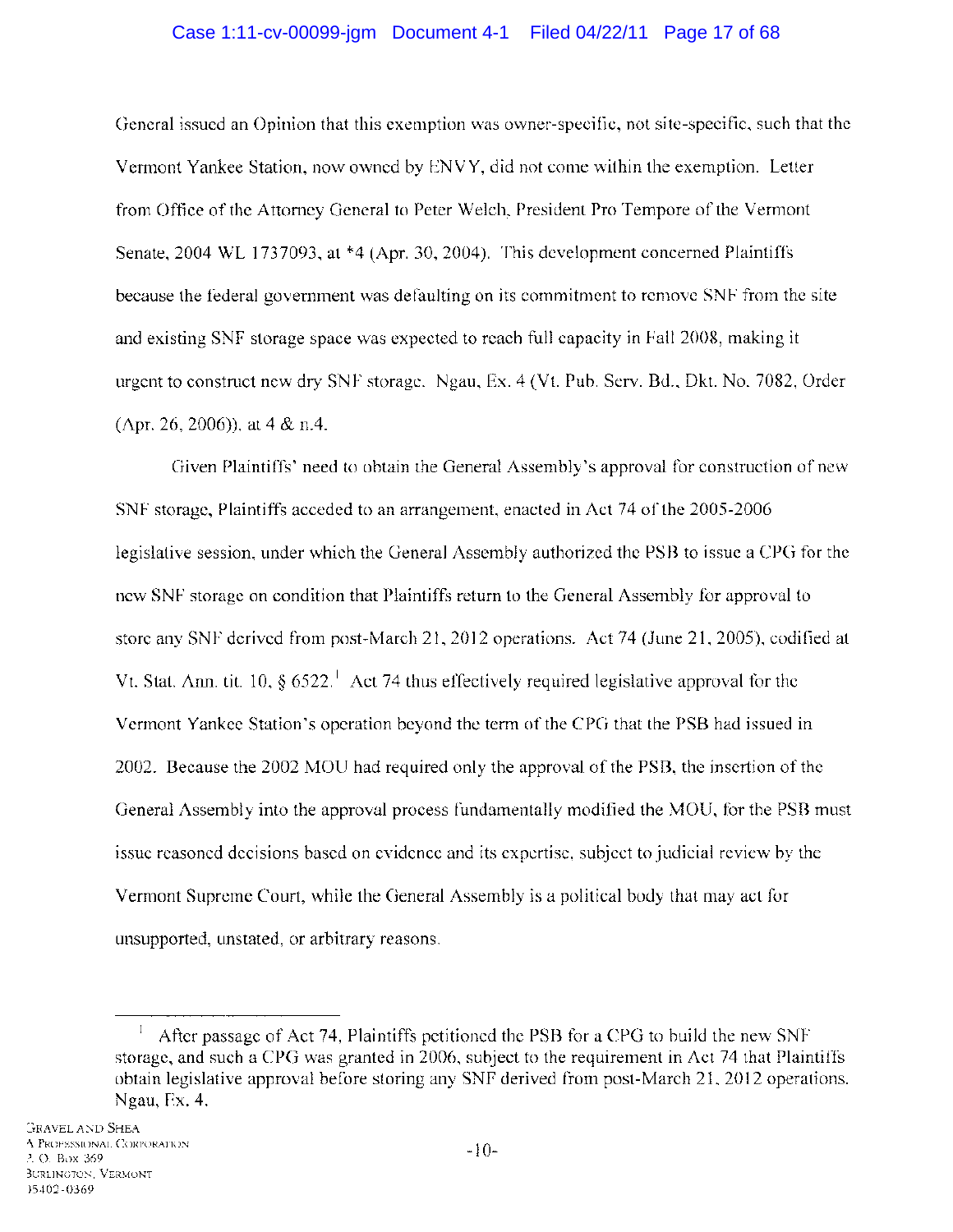In 2006, Vermont further, and even more directly, repudiated the MOU by taking from

the PSB the authority to authorize post-20 12 operation of the Vermont Yankee Station and instead granting that authority to the Vermont General Assembly. Under the 2006 Act, the PSB is prohibited from awarding a new CPG to the Vermont Yankee Station for operations after March 21, 2012 unless the General Assembly first "approves":

> No nuclear energy generating plant within this state may be operated beyond the date permitted in any certificate of public good granted pursuant to this title, including any certificate in force as of January 1, 2006, unless the general assembly approves and determines that the operation will promote the general welfare, and until the public service board issues a certificate of public good under this section. If the general assembly has not acted under this subsection by July 1, 2008, the board may commence proceedings under this section and under 10 V.S.A. chapter 157, relating to the storage of radioactive material, but may not issue a final order or certificate of public good until the general assembly determines that operation will promote the general welfare and grants approval for that operation.

Vt. Stat. Ann. tit. 30,  $\S 248(e)(2)$ . The 2006 Act explicitly references, as a factor relevant to the

General Assembly's determination whether to authorize the PSB to issue a CPG, "analysis of ...

public health issues." *Id.*  $\frac{6}{2}$  254(b)(2)(B).<sup>2</sup>

Defendant Shumlin and other elected Vermont officials have made clear that they intend,

under this state regulatory regime, to shut down operation of the Vermont Yankee Station as of

<sup>2</sup> To the extent Plaintiffs' representatives made any positive statements about the 2006 Act, they must be viewed against the backdrop that, under the 2004 Attorney General Opinion, and then under the 2005 Act, Plaintiffs were already required to obtain legislative approval that had not been contemplated at the time of the 2002 MOU. Given those pre-2006 developments, Plaintiffs had an interest in seeking legislative approval only once. *See* Ngau, Ex. 5 (Louis Porter, *House to Streamline Vermont Yankee Process,* RUTLAND HERALD & TIMES ARGUS, Apr. 28, 2006) ("Entergy does not object to coming before lawmakers again before gaining permission to keep running, but the company does not want to make more than one trip to Montpelier, Spokesman Brian Cosgrove said."); Ngau, Ex. 6 *(Douglas Signs Bill Giving Lawmakers Say in Nuke's Future,* RUTLAND HERALD & TIMES ARGUS, May 21, 2006) (reporting that Plaintiffs' spokesman stated that the law "sets out a process that isn't overly complicated").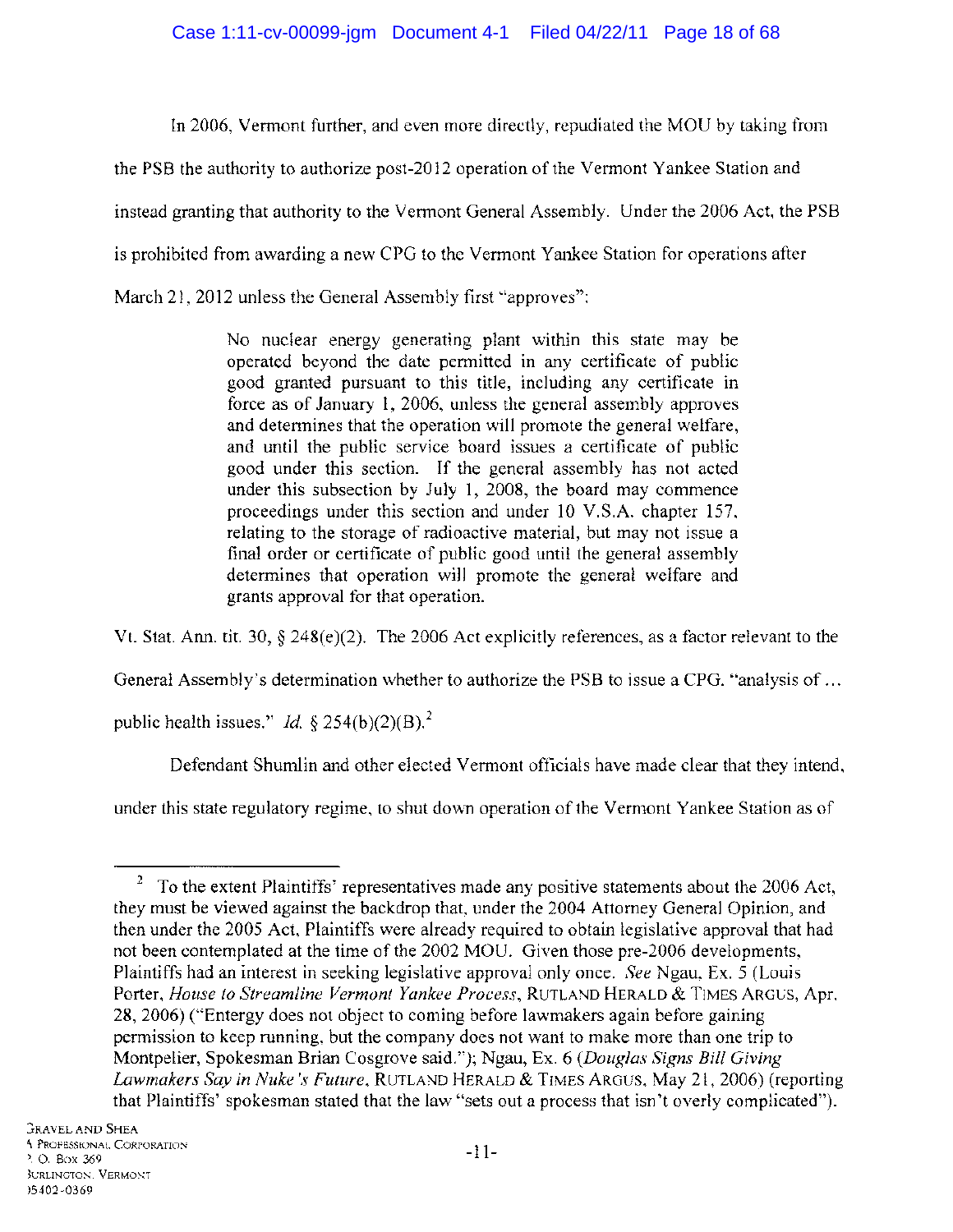### Case 1:11-cv-00099-jgm Document 4-1 Filed 04/22/11 Page 19 of 68

March 21, 2012, for reasons of radiological safety. For example, in the wake of the NRC's recent announcement that it was granting the 20-year license renewal to the Vermont Yankee Station, Governor Shumlin stated: '''Given the serious radioactive tritium leaks and the recent tritium test results, the source of which has yet to be determined, and other almost weekly problems occurring at this facility, I remain convinced that it is not in the public good for the plant to remain open beyond its scheduled closing in 2012." Ngau, Ex. 7 *(Vt. Yankee Gets Federal License Renewal,* TIMES ARGUS (Montpelier-Barre, Vt.), Mar. 11,2011).

Vermont officials have also indicated that, to the extent the Vermont General Assembly considers authorizing the PSB to issue a new CPG, it will condition such action on ENVY agreeing to sell power to Vermont utilities at rates below those authorized by the Federal Energy Regulatory Commission ("FERC") for the interstate wholesale market into which ENVY sells it power.<sup>3</sup>

On February 23, 2010, the Vermont Senate considered several measures that would have permitted the PSB to move ahead with deciding whether to issue a new CPG for the Vermont Yankee Station. Compl.  $\sqrt{ }$  79. Each of these measures was defeated. *Id.* 

The PSB has been holding hearings and collecting evidence that could be relevant to its determination whether to issue a CPG, should the General Assembly authorize it to do so, and numerous studies commissioned by Vermont have explained that the State will suffer negative effects if the plant is shut down. Kee  $\sqrt{ }$  36; Kee, Exs. 6-7, 9-14. Under the 2006 Act, however,

*<sup>3</sup> See, e.g.,* Ngau, Ex. 8 (Stephanie Kraft, *Vermont, ENVY Square Off,* VALLEY ADVOCATE (Northampton, Mass.), Jan. 22, 2009) (quoting then-Vermont Senate President, and now Governor, Peter Shurnlin as saying, "There's no way we're going to vote to re-license the plant unless Vermonters are getting a great deal."); *see also* Ngau, Ex. 9 (Letter from Sen. Peter Shumlin and Rep. Shapleigh Smith to Jay Thayer, ENVY (Feb. 9, 2009») ("Accordingly, if ENVY and ENO are unable ... to provide the General Assembly with a power purchase agreement between the parties, it will be nearly impossible for the legislature to make a judgment on the continued operation of the plant before we adjourn .... ").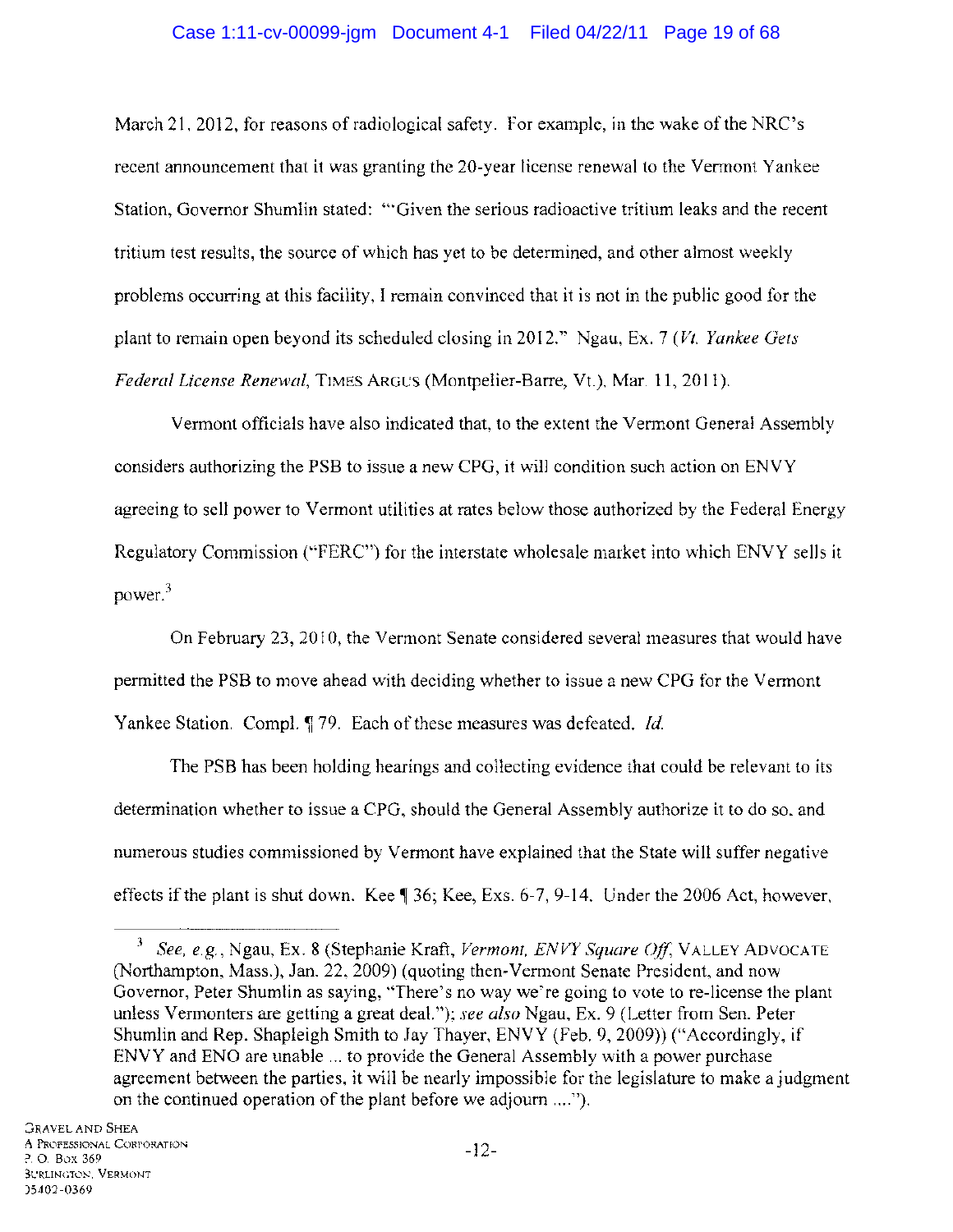#### Case 1:11-cv-00099-jgm Document 4-1 Filed 04/22/11 Page 20 of 68

the PSB may not issue the CPG without legislative approval, and such approval appears unforthcoming. Vermont's congressional delegation, for example, assumed that the State would succeed in shutting down the Vermont Yankee Station when it recently wrote to the NRC Chairman to request that, *upon shutdown* on March 21, 2012, ENVY should be required to employ the "DECON" decommissioning method rather than the far less costly "SAFSTOR" method that is authorized by federal law and that Vermont explicitly agreed in the 2002 MOU that ENVY could use in the event of a shutdown. Ngau, Ex. 10 (Letter from Sen. Patrick Leahy, Sen. Bernard Sanders, and Rep. Peter Welch, members of Vermont's congressional delegation, to Gregory B. Jaczko, Chairman of the NRC (Feb. 28, 2011)).

#### **Argument**

A party seeking a preliminary injunction must show '''(a) irreparable harm and (b) either (1) likelihood of success on the merits *or* (2) sufficiently serious questions going to the merits to make them a fair ground for litigation and a balance of hardships tipping decidedly toward the party requesting the preliminary relief. '" *Citigroup Global Mkts., Inc.* v. *VCG Special Opportunities Master Fund Ltd.,* 598 F.3d 30,35 (2d Cir. 2010) (quoting *Jackson Dairy, Inc.* v. *HP. Hood* & *Sons, Inc.,* 596 F.2d 70, 72 (2d Cir. 1979)) (emphasis added); *see also id.* at 38 (holding that this standard has not been altered by Supreme Court precedent). Where there is a "serious question" going to the merits, a district court may grant a preliminary injunction even if it cannot determine with certainty that the moving party is more likely than not to prevail on the merits of the underlying claims, so long as "the balance of hardships tips decidedly" in the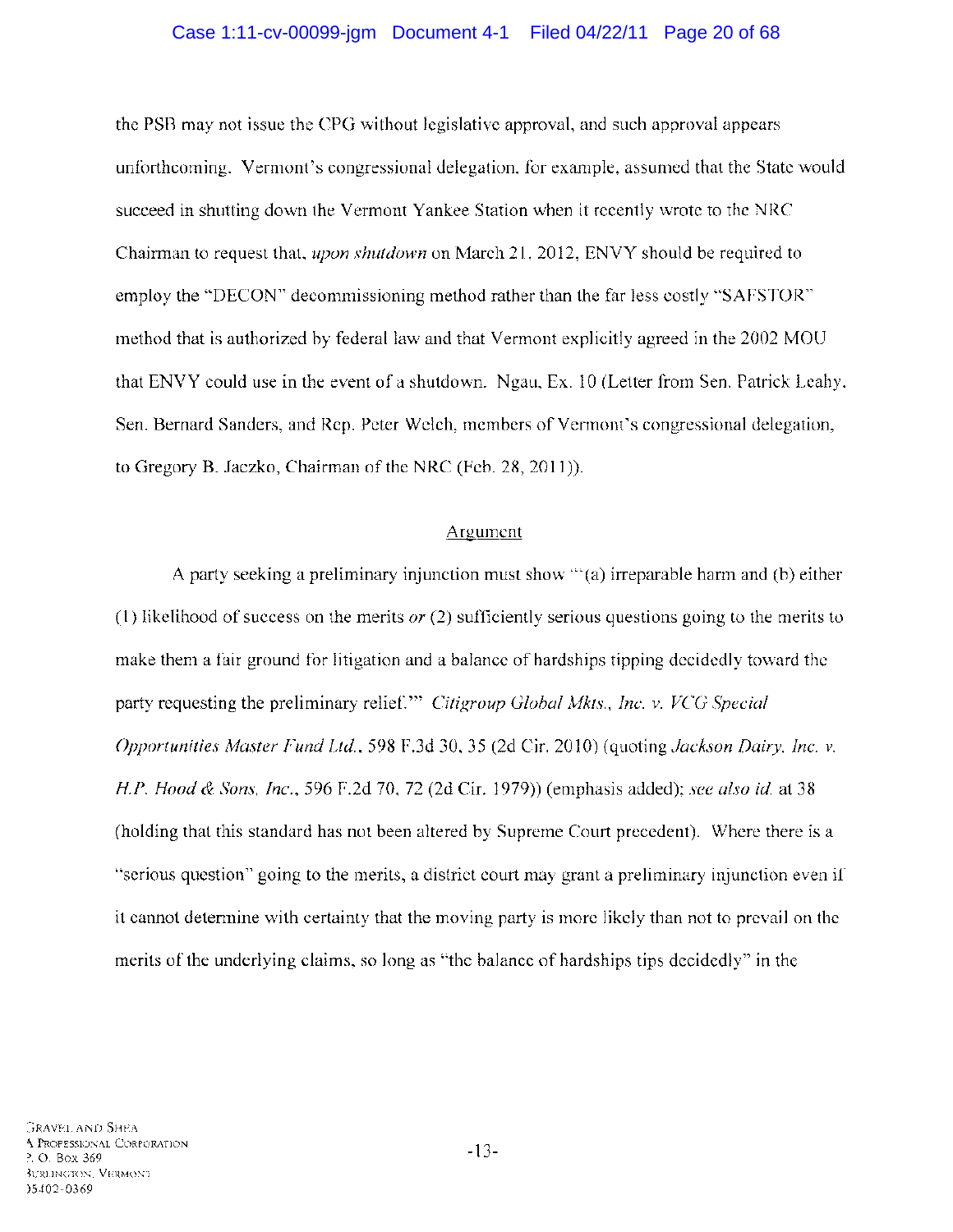movant's favor. *See, e.g.,* F. & *M Schaefer Corp. v.* C. *Schmidt* & *Sons, Inc.,* 597 F.2d 814, 815-19 (2d Cir. 1979) *(per curiam).4* 

As explained below, Plaintiffs are likely to succeed on the merits (and *afortiori* can demonstrate serious questions on the merits); Plaintiffs face irreparable harm absent a preliminary injunction; Plaintiffs will endure substantially more hardship if a preliminary injunction is not granted than Defendants will endure if a preliminary injunction is granted; and the public interest favors granting a preliminary injunction.

## I. PLAINTIFFS ARE LIKELY TO SUCCEED ON THE MERITS.

## A. Plaintiffs Are Likely To Succeed On Their Claim That The Challenged Vermont Laws Are Preempted Under The Atomic Energy Act And Nuclear Waste Policy Act.

Plaintiffs are likely to succeed on either of two independent bases for finding Vermont's effort to assert control over the operation and safety of the Vermont Yankee Station preempted by the AEA and NWPA—whether exercised by the PSB alone as before the 2006 Act, or by the PSB and the Vermont legislature after that Act. *First,* the AEA and NWP A preempt a state from shutting down, particularly through a purported state licensing requirement, an already constructed and operational nuclear power plant that, like the Vermont Yankee Station, has been

 $4\degree$  To be sure, the Second Circuit has held that the "serious question going to the merits" prong is unavailable in cases where an injunction is sought against governmental action that is purportedly taken in the public interest. *See, e.g., Cnty. of Nassau v. Levitt,* 524 F.3d 408, 414 (2d Cir. 2008). With one exception, however, those published decisions have not involved a situation where the movant claims, as here, that a state or local governmental action is preempted by a federal governmental power. In the one exception, *Metro. Taxicab Bd. of Trade v. City of New York,* 615 F.3d 152 (2d Cir. 2010), the Court assumed without discussion that the "serious question going to the merits" prong was unavailable, *id.* at 156, but this statement was *dicta*  because the Court found that the more demanding prong of "likelihood of success on the merits" was satisfied, *id.* at 158.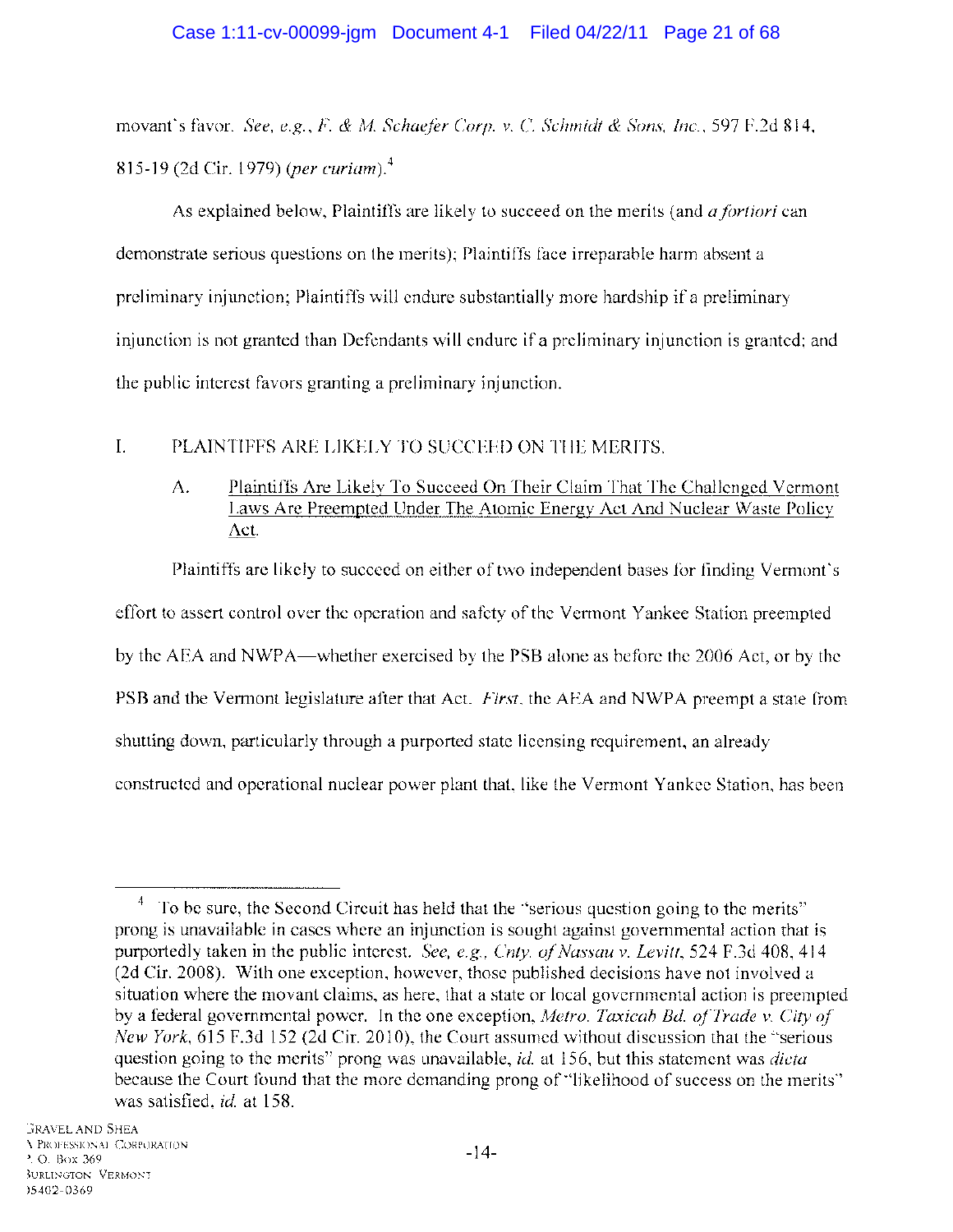### Case 1:11-cv-00099-jgm Document 4-1 Filed 04/22/11 Page 22 of 68

licensed by the NRC. *Second,* the AEA preempts a state from regulating any aspect of nuclear power based on safety concerns.

> 1. Vermont Is Preempted From Shutting Down The Operation Of An Existing, Federally Licensed Nuclear Power Plant.

**In** *PG&E,* the Supreme Court's seminal decision on AEA preemption, the Court acknowledged the NRC's exclusive authority over nuclear power plant operation. There, the Court upheld against preemption challenge a California statute barring construction of *new*  nuclear power plants by local utilities until California's Energy Commission "finds that there has been developed and that the United States through its authorized agency has approved and there exists a demonstrated technology or means for the disposal of high-level nuclear waste." 461 U.S. at 198 (quotation omitted). But the Court distinguished between a State's regulation of the development of *new* nuclear power plants by local utilities, as in the California statute, and a State's regulation, as here, of the operation of an *existing* nuclear power plant:

> At the outset, we emphasize that the statute does not seek to regulate the construction or operation of a nuclear powerplant. It would clearly be impermissible for California to attempt to do so, for such regulation, *even* if *enacted out of non-safety concerns,*  would nevertheless directly conflict with the NRC's exclusive authority over plant construction and operation.

*Id.* at 212 (emphasis added). The Court reiterated the distinction between new and existing nuclear power plants in its recognition that "the states have been allowed to retain authority over the need for electrical generating facilities [which is] easily sufficient to permit a state so inclined to halt the construction of *new nuclear plants* by refusing on economic grounds to issue certificates of public convenience in individual proceedings." *Id.* at 216 (emphasis added); *see also id.* at 222 ("Congress has allowed the States to determine—as a matter of economics whether a nuclear plant vis-à-vis a fossil fuel plant *should be built*.") (emphasis added).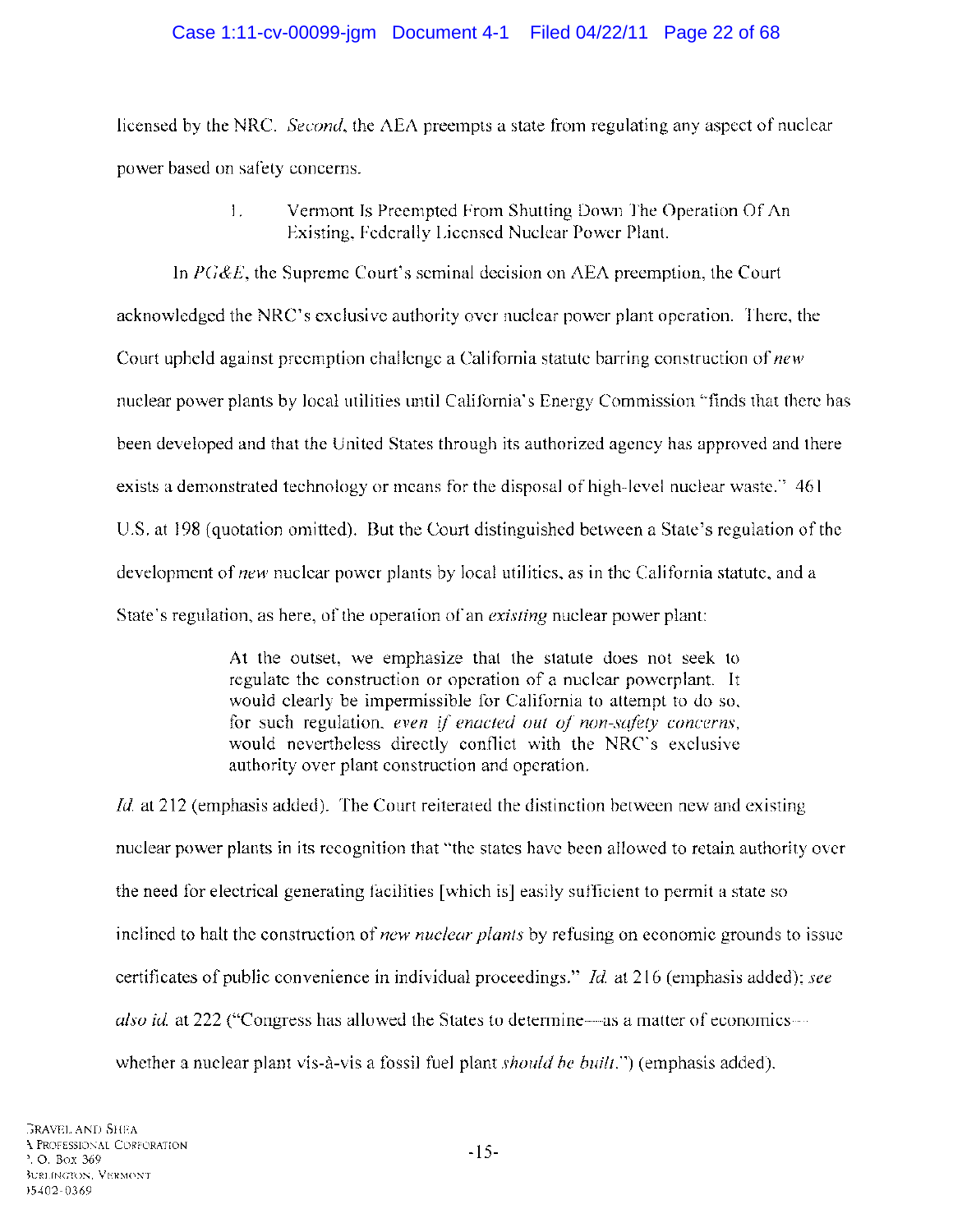Although the Supreme Court in *PG&E* did not have occasion to apply its rule to a nuclear plant that was operating or was being constructed (because the California statute at issue concerned plants as to which construction had not yet commenced), the Second Circuit has done so in the context of a plant, Shoreham, whose construction was nearly complete. In *County of Suffolk* v. *Long Island Lighting Co.,* 728 F.2d 52 (2d Cir. 1984), the Second Circuit addressed an effort by Suffolk County to require "an independent physical inspection of Shoreham and an injunction against commencement of Shoreham's operation pending final disposition of [the county's suit]." *Id.* at 59. The Circuit held that "[t]o grant either of these actions would plainly intrude on areas of exclusive NRC jurisdiction" because, "[p]ursuant to 42 U.S.c. § 2021(c)(l), the NRC retains responsibility to regulate 'the construction and operation of any production or utilization facility.'" *Id.* (quoting 42 U.S.C. § 2021(c)(l)). The Circuit further explained that, under *PG&E,* "a court ordered inspection, whether it be for safety or non-safety purposes, would obviously invade the NRC's exclusive regulatory province ... [and] *an injunction that even temporarily shuts down the Shoreham facility would infringe on the NRC's authority over construction and operation." Id.* at 60 (emphasis added).

In a subsequent litigation over the Shoreham plant, the district court granted a preliminary injunction against enforcement of a Suffolk County statute criminally proscribing a federally required test of the plant's emergency preparedness; in doing so, the court again emphasized the distinction between a state's authority over whether to commence construction of a new nuclear power plant and a state's authority over operation of a completed nuclear power plant:

> The California statute at issue in *Pacific Gas* & *Electric* bears little resemblance to the statute under consideration here .... *Pacific Gas & Electric* dealt with pre-construction regulation of nuclear power plants and the disposal of nuclear by-products. In this case, by

GRAVEL AND SHEA 1\ PROFESSIONAL CORPORATION P. O. Box 369 3URLINGTON. VERMONT )5402-0369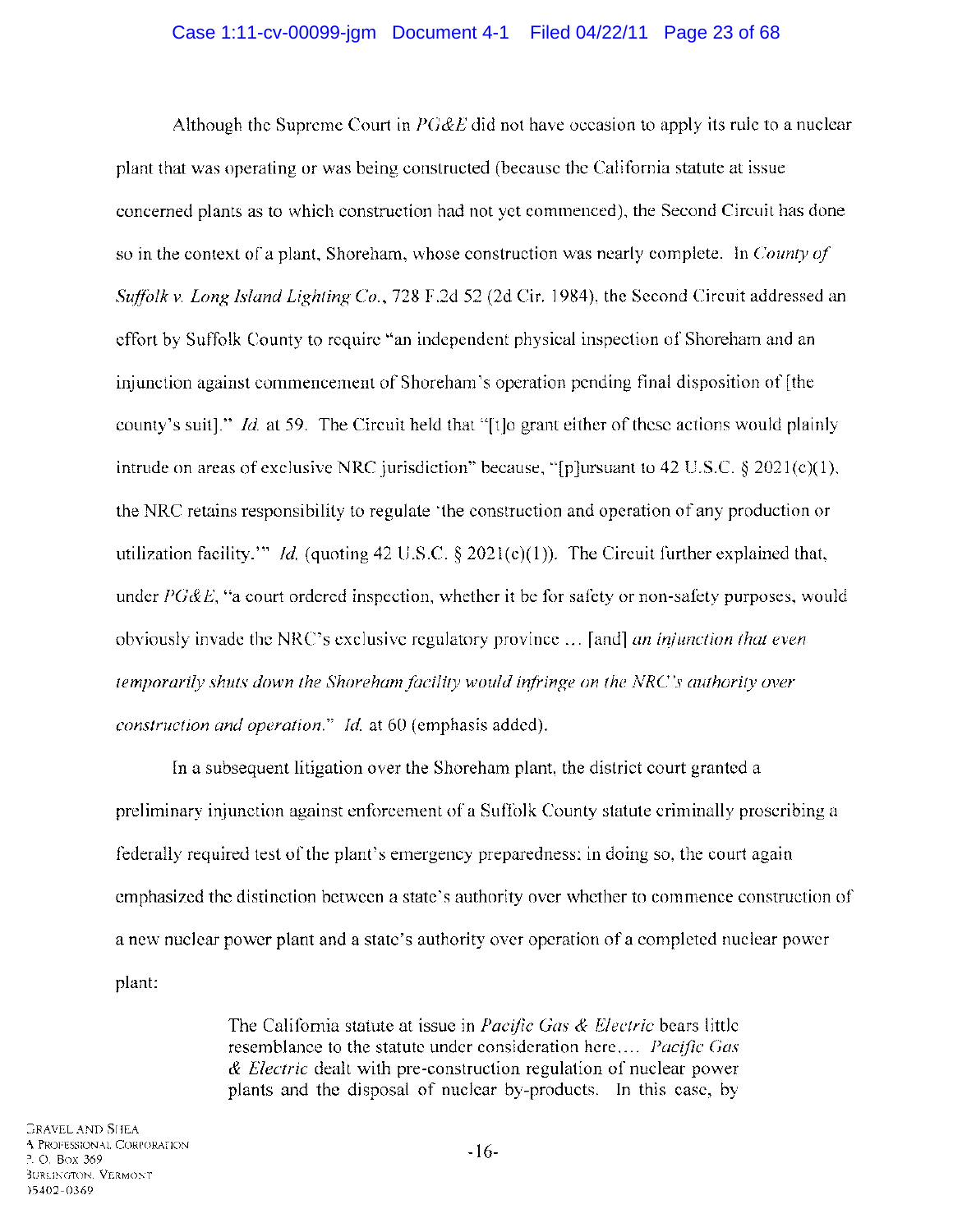contrast, the County is opposing a federally-sponsored test of LILCO's RERP *[i.e.,* radiological emergency response plan] after the Shoreham facility has been completed. The pre-construction moratorium litigated in *Pacific Gas* & *Electric* fell within the state sphere of authority.

*Long Island Lighting Co.* v. *Cnty. of Suffolk,* 628 F. Supp. 654,666 (E.D.N.Y. 1986).

The *Long Island Lighting Company* decisions apply *a fortiori* here because the Vermont Yankee Station not only has been constructed, but has been operating for almost forty years. For good reason, no State has ever attempted, as Vermont has done here, to shut down an alreadyoperating nuclear power plant that has a NRC license-particularly through a purported requirement that the plant obtain a state license in addition to its NRC license. *See* Ngau, Ex. 11 (Sharif Abdel Kouddous, *Vermont Gov. Fights to Close Vermont Yankee,* DEMOCRACY Now!, Mar. 15, 2011) (quoting Governor Shumlin as stating: "We're the only state in the country that's taken power into our own hands and said that, without an affirmative vote from the state legislature, the Public Service Board cannot issue a certificate of public good to legally operate a plant for another 20 years. Now, the Senate has spoken, 26 to four, saying, no, it's not in Vermont's best interest to run an aging, leaking nuclear power plant."); Ngau, Ex. 12 (Alan Wirzbicki, *Vermont's Unique Nuclear Power Veto,* BOSTON GLOBE, Mar. 23, 2011) (similar).

Courts addressing such attempts in other contexts have routinely found them preempted. *See, e.g., Sperry v. Fla. ex rei. Fla. Bar,* 373 U.S. 379, 385 (1963) ("A State may not enforce licensing requirements which, though valid in the absence of federal regulation, give the State's licensing board a virtual power of review over the federal determination .... ") (quotation omitted); *Young v. Coloma-Agaran,* 340 F.3d 1053, 1057 (9th Cir. 2003) (holding preempted a state law that "completely exclude[d] the plaintiffs from conducting their federally-licensed tour boat businesses").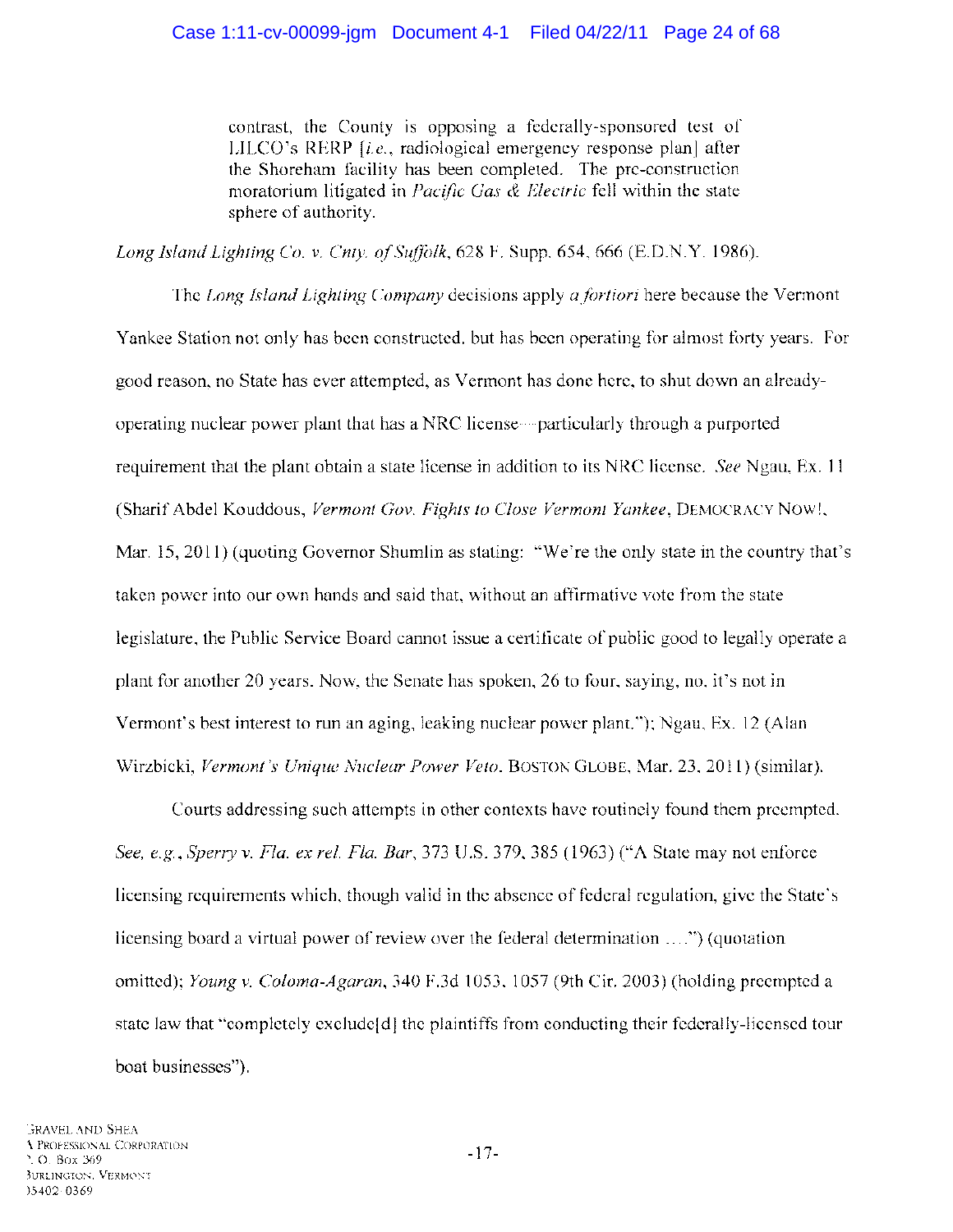### Case 1:11-cv-00099-jgm Document 4-1 Filed 04/22/11 Page 25 of 68

Plaintiffs thus are likely to succeed on their argument that Vermont's unprecedented regulatory approach is preempted by the AEA. Similarly, to the extent Vermont seeks effectively to shut down the plant by denying it a state license to store SNF derived from post-March 21, 2012 operations, Vermont's action is preempted by both the AEA and the NWPA. *See Skull Valley Band,* 376 F.3d at 1250 ("Under the federal licensing scheme ..., it is not the states but rather the NRC that is vested with the authority to decide under what conditions to license an SNF storage facility.").<sup>5</sup>

> 2. Vermont Is Preempted From Shutting Down A Nuclear Power Plant Based On Radiological Safety Concerns.

A second and independent basis for likelihood of success on the merits of the AEA preemption claim is *PG&E's* holding that "the federal government has occupied the entire field of nuclear safety concerns, except the limited powers expressly ceded to the states." 461 U.S. at  $212<sup>6</sup>$  Vermont's attempt to regulate the radiological safety of a nuclear power plant is thus preempted whether or not "it conflicts with federal law." *Id.* The Court further explained that, under this field preemption analysis, "it is necessary to determine whether there is a non-safety rationale" for the state's statute or regulation. *Id.* at 213.

<sup>5</sup> The facts of *PG&E* were different from those in *Skull Valley Band* or the instant case because neither construction nor operation of the plant(s) had yet commenced in *PG&E.*  Accordingly, the State's traditional authority over what type of power generation to develop, which in *PG&E* allowed California to decide against pursuing new nuclear power plants because of economic concerns regarding the storage of SNF, did not apply in *Skull Valley Band,* where the nuclear power was already underway and the question was how to treat SNF (a question that, under the AEA and NWPA, is exclusively within the federal government's province).

<sup>&</sup>lt;sup>6</sup> The exceptions are "the opportunity to enter into agreements with the NRC under [AEA]  $\S$ 274(c)"; regulation of "radioactive air pollutants from nuclear plants [under the] Clean Air Act Amendments of 1977, § 122"; and imposition of "certain siting and land-use requirements for nuclear plants." *PG&E*, 461 U.S. at 212 n.25. The firs exception is inapplicable because Vermont is not an "agreement" state, and the second two exceptions are likewise inapplicable here.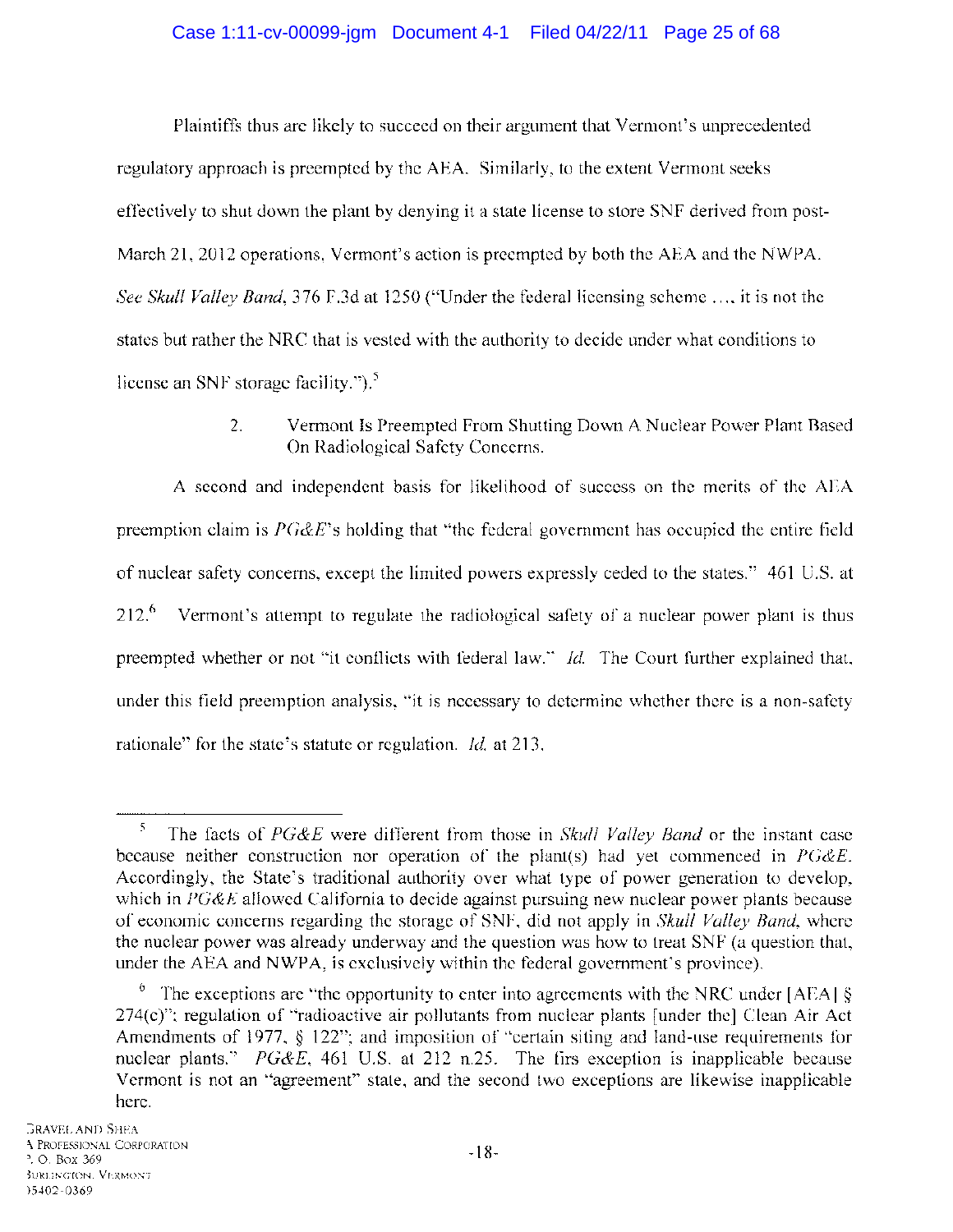#### Case 1:11-cv-00099-jgm Document 4-1 Filed 04/22/11 Page 26 of 68

In *PG&E,* unlike here, there was such a non-safety rationale because California contemporaneously justified its statute by stating that, "[w]ithout a permanent means of disposal [of SNF], the nuclear waste problem could become critical leading to unpredictably high costs to contain the problem or, worse, shutdowns in reactors." *Id.* at 213-14. California took care specifically to explain that " $[w]$  aste disposal *safety ...* is not directly addressed by the bills, which ask only that a method [of waste disposal] be chosen and accepted by the federal government." *Id.* at 214 (emphasis and second alteration in original).

By contrast, where other state or local regulations have sought to regulate nuclear power plants for reasons of radiological safety, lower courts in cases since *PG&E* have not hesitated to find those efforts preempted. In *Long Island Lighting Company,* for example, the Second Circuit held that the County's lawsuit seeking to halt operations of a nuclear plant was preempted because the complaint "appears, at least in some respects, to be motivated by safety concerns ... [insofar as] some paragraphs specifically refer to the ill effects defendants' alleged misdeeds might have on the public health, safety and welfare." 728 F.2d at 59. In the other *Long Island Lighting Company* case before the Eastern District of New York, the court found that prior efforts by the county to assert safety concerns supported the inference (for purposes of the company's pursuit of a preliminary injunction) that the County's current legislation, which did *not* specifically mention safety, was nevertheless motivated by safety concerns. 628 F. Supp. at *665-66; see also, e.g., Me. Yankee Atomic Power Co.* v. *Me. Pub. Util. Comm 'n,* 581 A.2d 799, 806 (Me. 1990) (state statute preempted because it invoked "public health" and "safety" as legislative purposes); *Skull Valley Band,* 376 F.3d at 1246 (holding similar state statutes preempted and also noting that, "unlike the state officials in *Pacific Gas,* the Utah officials here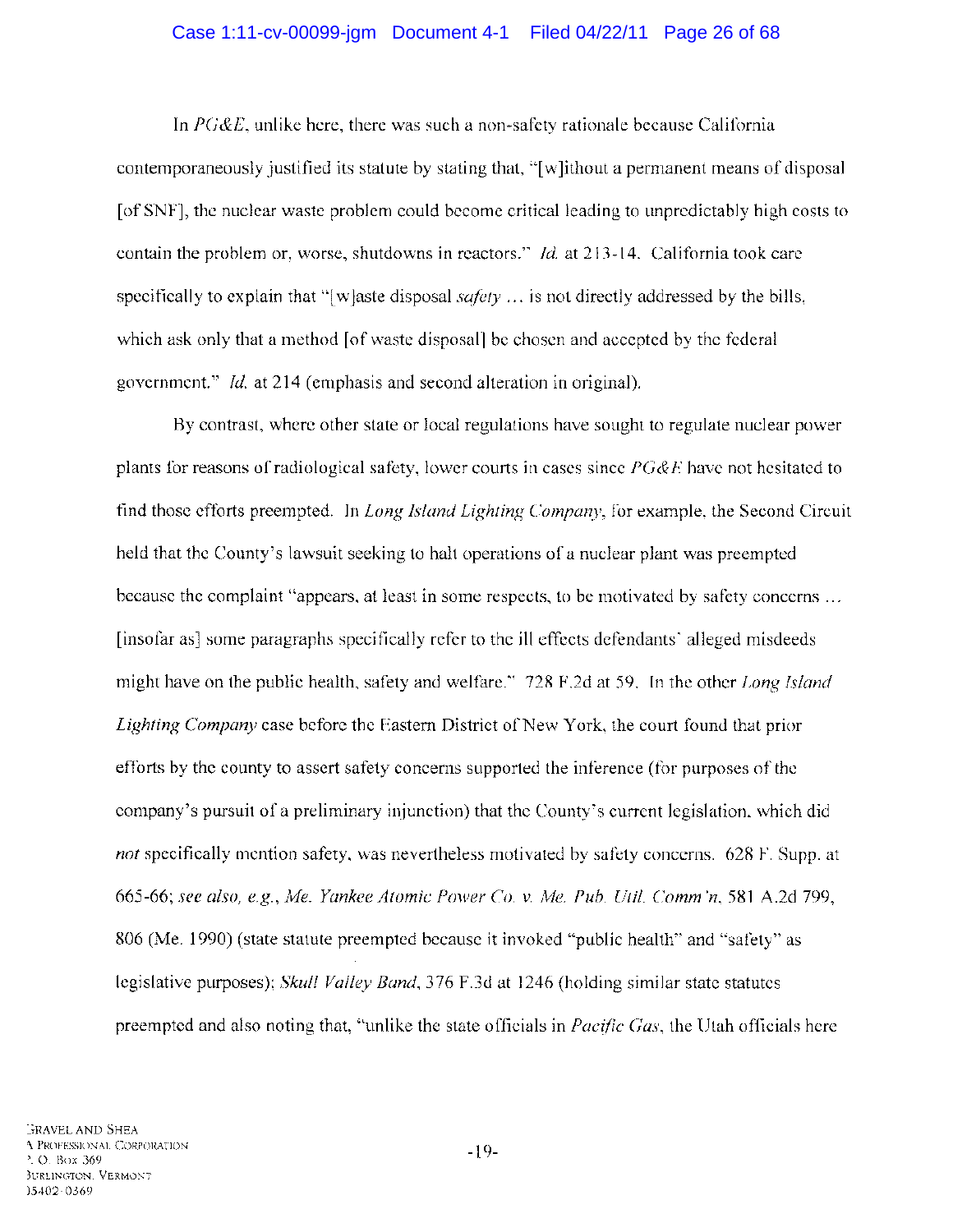### Case 1:11-cv-00099-jgm Document 4-1 Filed 04/22/11 Page 27 of 68

have failed to offer evidence that the provision allowing a county to ban SNF transportation and storage is supported by a non-safety rationale").

Similarly here, the statutory text, the statements of legislators, and the records of administrative proceedings confirm that Vermont's regulatory approach is motivated impermissibly by safety concerns. The 2006 Act, in re-allocating authority to issue a CPG from the PSB to the General Assembly, explicitly requires that "public health issues" be included in studies informing the legislature'S future decision whether to authorize the PSB to issue a CPG. Vt. Stat. Ann. tit. 30, § 2S4(b)(2)(B); see also *id.* § 2S4(c) (in acting on a petition for a CPG, PSB must consider "the general and specific issues that the studies are required to address"). The 2008 Act likewise expressly mentions "safety" in requiring an audit that will address the question: "Have any repairs, maintenance, or modifications impacted the original design of the redundant safety systems? Are all systems still 'single failure proof?'" 2008 Vt. Acts & Resolves No. 189, § 4(10).7

Vermont officials have frequently explained these regulatory measures as motivated by concerns that the Vermont Yankee Station is unsafe. For example, just after the NRC announced that it would renew the Vermont Yankee Station's federal license through March 21,2032, Governor Shumlin stated: "'Given the serious radioactive tritium leaks and the recent tritium test results, the source of which has yet to be determined, and other almost weekly problems occurring at this facility, I remain convinced that it is not in the public good for the plant to remain open beyond its scheduled closing in 2012." Ngau, Ex. 7; see also Ngau, Ex. 1 ("I don't

http://www.leg.state.vt.us/jfo/vt yankee\_video.aspx (Part 2 Video at 1:04:20) (Nov. 19, 2008).

 $7$  Such mentions of "safety" would likely be even more prevalent in the statutory text and elsewhere had the legislators not been warned by a law professor from Vermont Law School that "it would not be wise to rely on [safety]" for fear of triggering AEA preemption. Entergy Nuclear/Vermont Yankee - Legislative Briefing,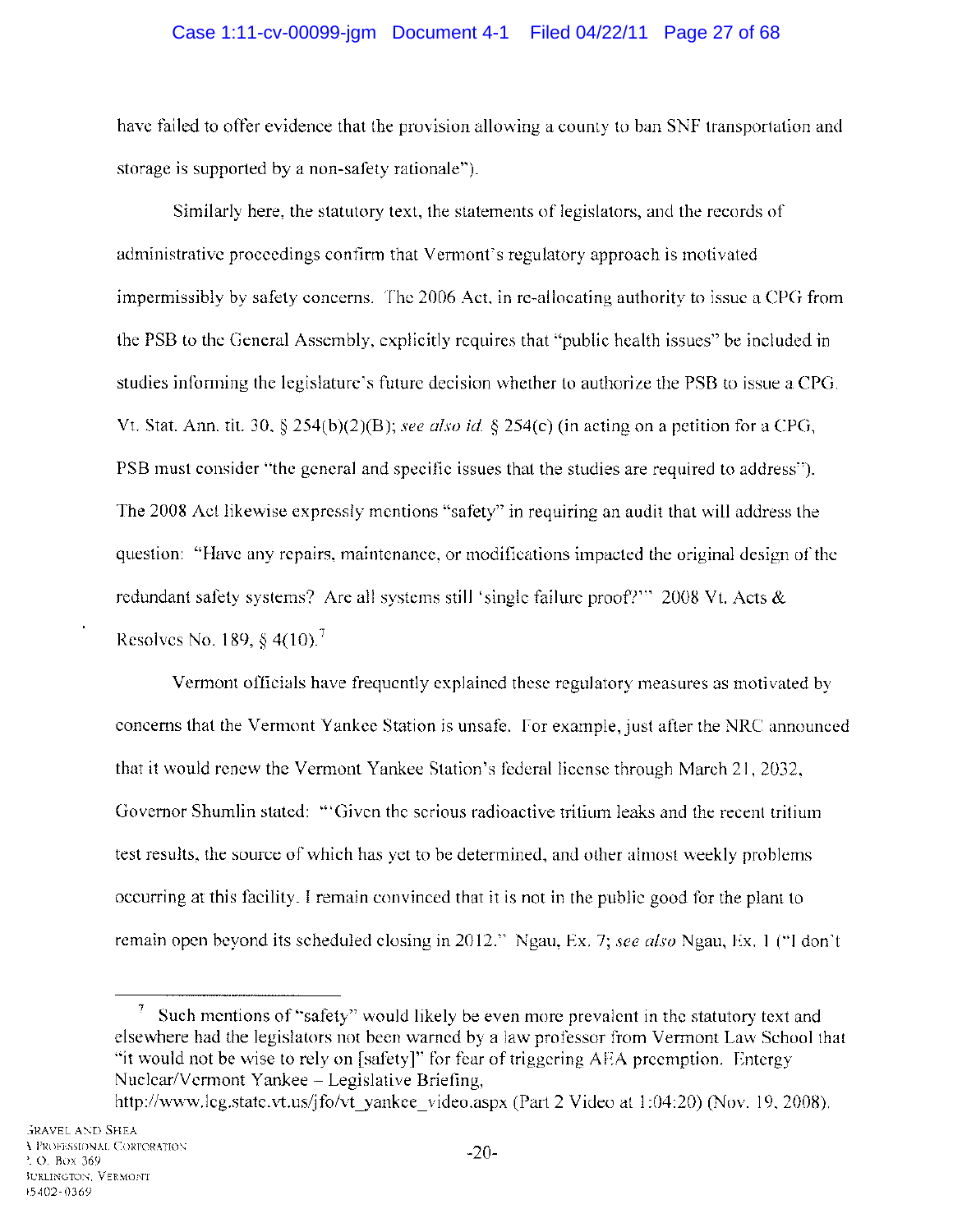#### Case 1:11-cv-00099-jgm Document 4-1 Filed 04/22/11 Page 28 of 68

think you can convince most Vermonters today ... that Vermont's best energy choice is to play Russian Roulette with an aging nuclear power plant."); Ngau, Ex. 13 (Bob Audette, *Vt. Legislators Seek Radiation Rule Review,* BRATTLEBORO REFORMER, Nov. 14,2008) (quoting then-President Pro Tempore Peter Shumlin as saying that "[s]afety is our top concern").<sup>8</sup>

Vermont may attempt to distance itself from these safety-focused statements and to propose a *post hoc* non-safety rationale. Although it is Vermont's, not Plaintiffs', burden to articulate and justify a non-safety rationale, *see Skull Valley Band,* 376 F.3d at 1246 ("[T]he Utah officials here have failed to offer evidence that the provision ... is supported by a nonsafety rationale."), any such rationale is unsupportable and thus should be viewed as a pretext for Vermont's true safety motivation.

To begin with, Vermont cannot plausibly assert a non-safety economic justification for

shutting down the Vermont Yankee Station as Vermont has no "traditional" sphere of utility-

 $8$  The Governor's reaction to the tritium leak, and his focus on preempted safety issues, is also made clear by his statements six months earlier, as a political candidate, that "I have been saying for some time that the radioactive leaks at Vermont Yankee could be the largest manmade environmental crisis that Vermont has ever seen .... Unless Entergy Louisiana is held accountable for this disaster, it could cost Vermonters millions of dollars and put the health and safety of thousands at risk." Ngau, Ex. 14 *(Yankee Becomes Big Issue in Governor's Race; Shumlin Addresses Leaks,* TIMES ARGUS (Montpelier-Barre, Vt.), Oct. 11,2010). Other public statements reinforce the fact that Vermont officials' attempts to regulate the Vermont Yankee Station are motivated by safety concerns. In connection with Vermont's attempt to regulate the Vermont Yankee Station's storage of SNF, then-Senate President Peter Welch, D-Windsor, stated that "[t]he first concern of the Legislature is safety and safety is not for sale." Ngau Ex. *15 (PSB Asked to Hold offon Yankee Ruling,* Times Argus (Montpelier-Barre, Vt.), Mar. 10, 2005). Similarly, when Vermont ultimately did "allow" the Vermont Yankee station to apply to the state legislature for permission to store SNF on-site, Mr. Welch commented that "[w]e took very, very seriously this question of safety .... Safety is not for sale; it cannot be for sale." Ngau, Ex. 16 (Louis Porter, *Yankee 'Dry Cask' Bill Is Approved in Senate,* TIMES ARGUS (Montpelier-Barre, Vt.), June 4, 2005). Discussing the Senate bill that would ultimately become Act 160, Representative Steve Darrow, D-Dummerston and Representative Sarah Edwards, P-Brattleboro, wrote an op-ed article stating that the law would allow for studies that would include examination of "[l]ong-term environmental, economic and *public health risks* related to dry cask storage and decommissioning options." Ngau, Ex. 17 *(Bill Sets Stage for Public Debate on Yankee,* TIMES ARGUS (Montpelier-Barre, Vt.), May 28, 2006) (emphasis added).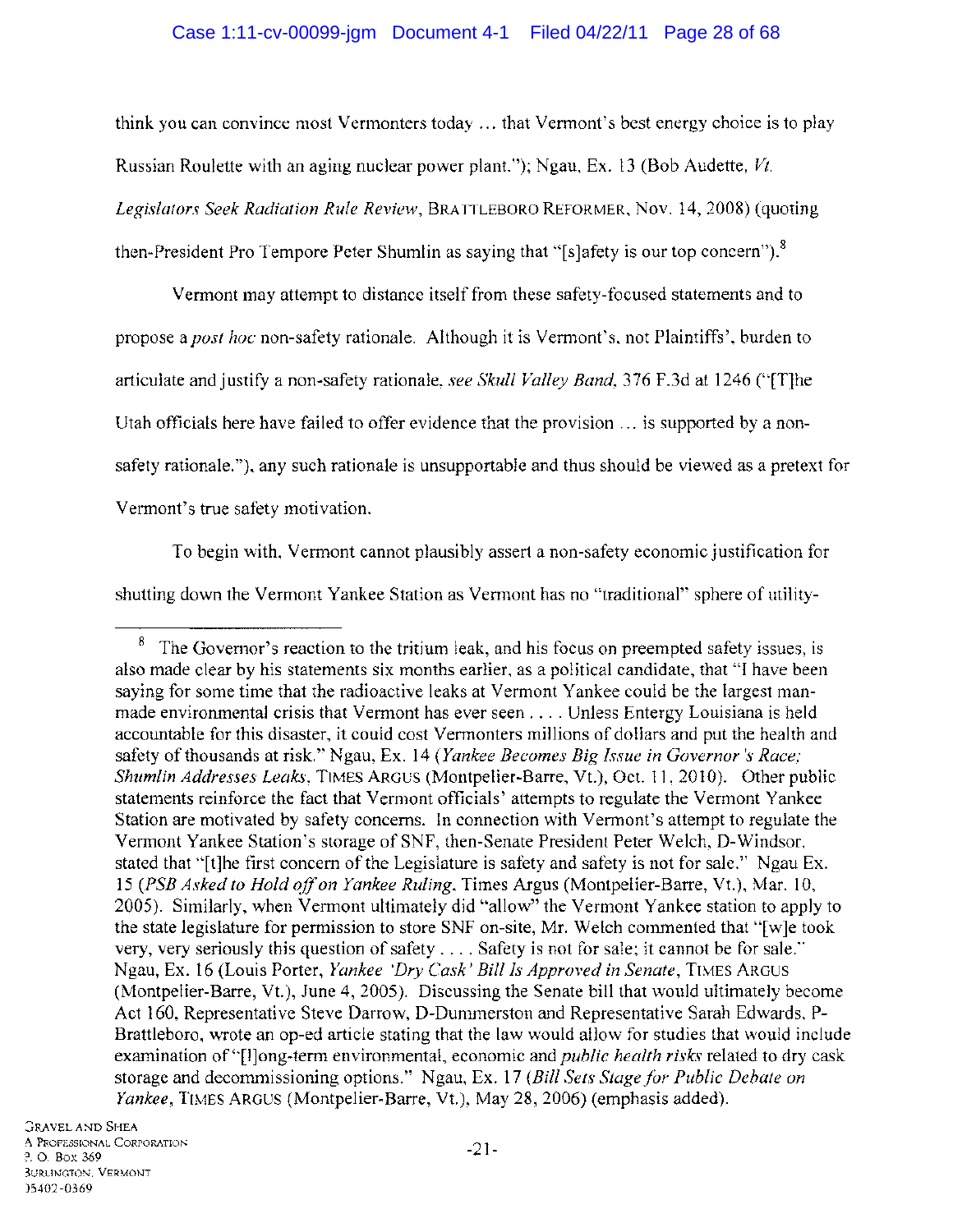### Case 1:11-cv-00099-jgm Document 4-1 Filed 04/22/11 Page 29 of 68

related authority over the Vermont Yankee Station as did California over the local retail utilities regulated by the statute at issue in *PG&E* or as New York did in the *Long Island Lighting Company* cases.9 That is because, unlike local utilities traditionally regulated by state governments, the Vennont Yankee Station is not a local retail utility that supplies electricity to consumers, but rather a supplier of power to the wholesale interstate market. Compl.  $\P^{\epsilon}$  11, 41, 48; Kee  $\mathbb{S}$  16, 18. As *PG&E* explained, the "economic aspects of electrical generation have been regulated for many years and in great detail by the states," but subject to the important "exception of the broad authority of [FERC] over the need for and pricing of electrical power transmitted in interstate commerce." 461 U.S. at 205-06 (citations omitted).

Any economic justification Vermont might offer to regulate a wholesale power generator, as opposed to a retail utility, is thus precluded by federal law, which has deregulated electricity generation and centralized wholesale rate-making authority in FERC since *PG&E* was decided. *See* Promoting Wholesale Competition Through Open Access Non-Discriminatory Transmission Services By Public Utilities, Order No. 888, 61 Fed. Reg. 21,540 (May 10, 1996), *aff'd sub nom. Transmission Access Policy Study Grp.* v. *FERC,* 225 F.3d 667,681 (D.C. Cir. 2000) *(per curiam), aff'd sub nom. New York* v. *FERC,* 535 U.S. 1 (2002). "When combined with federal preemption law, one crucial aspect of these energy market regulatory reforms has been 'a massive shift in regulatory jurisdiction from the states to FERC.'" *Pub. Uti!. Dist. No. 1 of Snohomish Cty. Wash.* v. *FERC,* 471 F.3d 1053, 1066 (9th Cir. 2006), *vacated on other grounds,*  547 F .3d 1081 (9th Cir. 2008); *see also id.* at 1067 ("Although state regulators formerly took an

<sup>&</sup>lt;sup>9</sup> Plaintiffs do not contend that the AEA preempts generally applicable state laws in traditional areas like tax law and tort law so long as such laws do not have a "direct and substantial effect" on nuclear plants. *English* v. *Gen. Elec. Co.,* 496 U.S. 72, 85 (1990).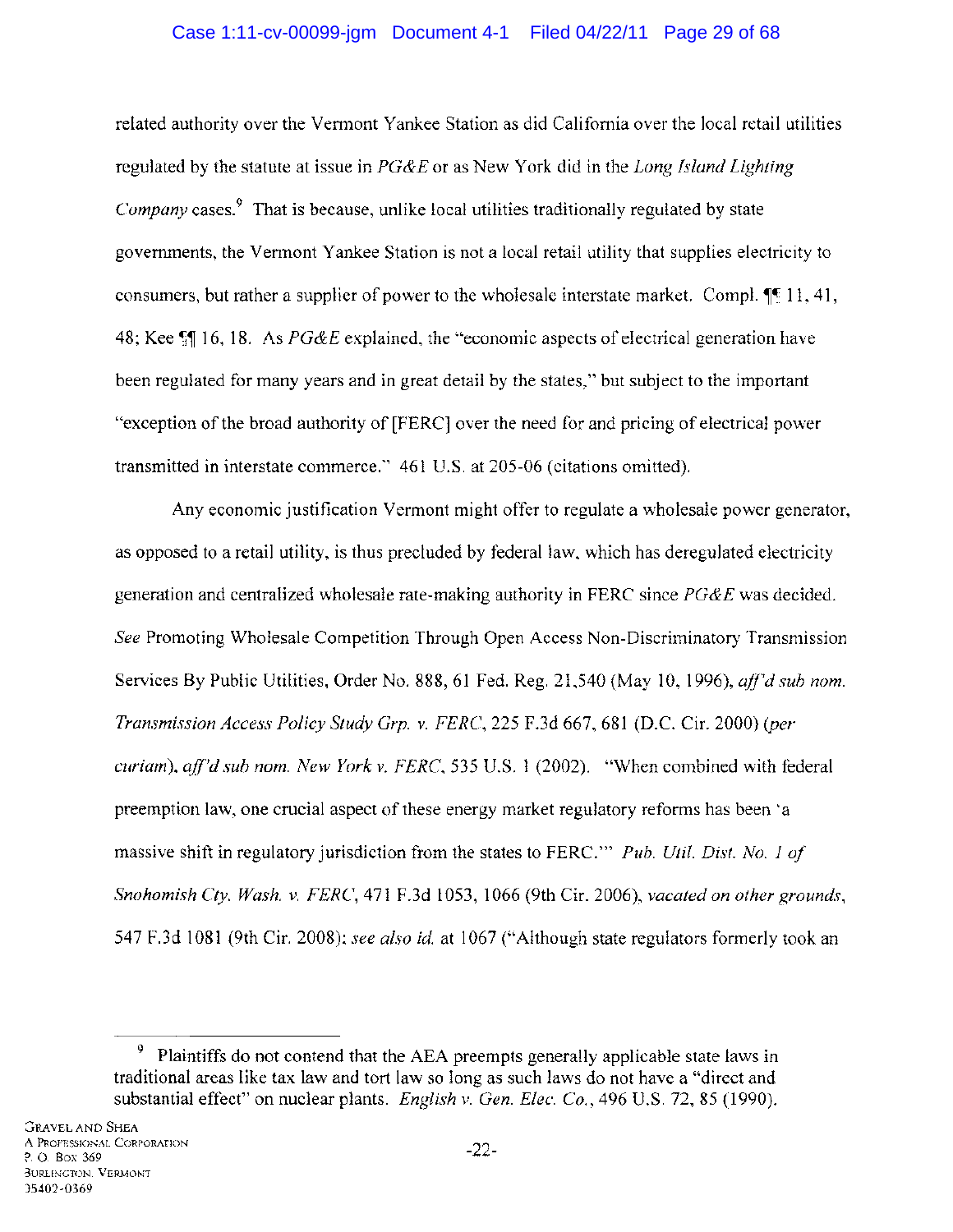### Case 1:11-cv-00099-jgm Document 4-1 Filed 04/22/11 Page 30 of 68

extremely active role so as to ensure the just and reasonable retail power rates, FERC has exclusive jurisdiction over the wholesale rates that now drive the electric power market ....").

Moreover, even if Vermont did have some traditional utility-related authority to regulate the Vermont Yankee Station (it does not), its efforts are preempted because any non-safety rationale that Vermont might assert is so implausible as to be necessarily pretextual for safetyrelated concerns, especially when viewed in conjunction with the explicit statements by Vermont legislators and its current governor invoking safety as a motivating rationale. That is because a shutdown of the Vermont Yankee Station would have negative, not beneficial, economic effects on Vermont and the surrounding region. As Vermont's own former Governor Douglas stated in 2009:

> [W]e must not lose sight of the fact that Vermont Yankee provides a source of power with relatively low carbon emissions ... and it currently provides approximately one-third of the state's power. ... Vermont Yankee supports the region with over 600 high paying jobs, helping to infuse money into the local, state and regional economies, as well as additional tax revenue for the state. The Clean Energy Development Fund receives millions of dollars each year from Entergy to fund renewable projects throughout the state. In addition to local impacts, Vermont Yankee is responsible for providing power to neighboring states through the regional grid.

Ngau, Ex. 18 (Letter from Gov. James H. Douglas, Governor of the State of Vermont, to Hon. Donald G. Milne, Clerk of the Vermont House of Representatives (May 22,2009)), at 3-4. More specifically, studies commissioned by Vermont itself have found that the economic and environmental impacts of shutting down the Vermont Yankee Station in March 2012 would be negative and substantial. ISO-NE has reached similar conclusions about the negative effects a shutdown would have on other surrounding States.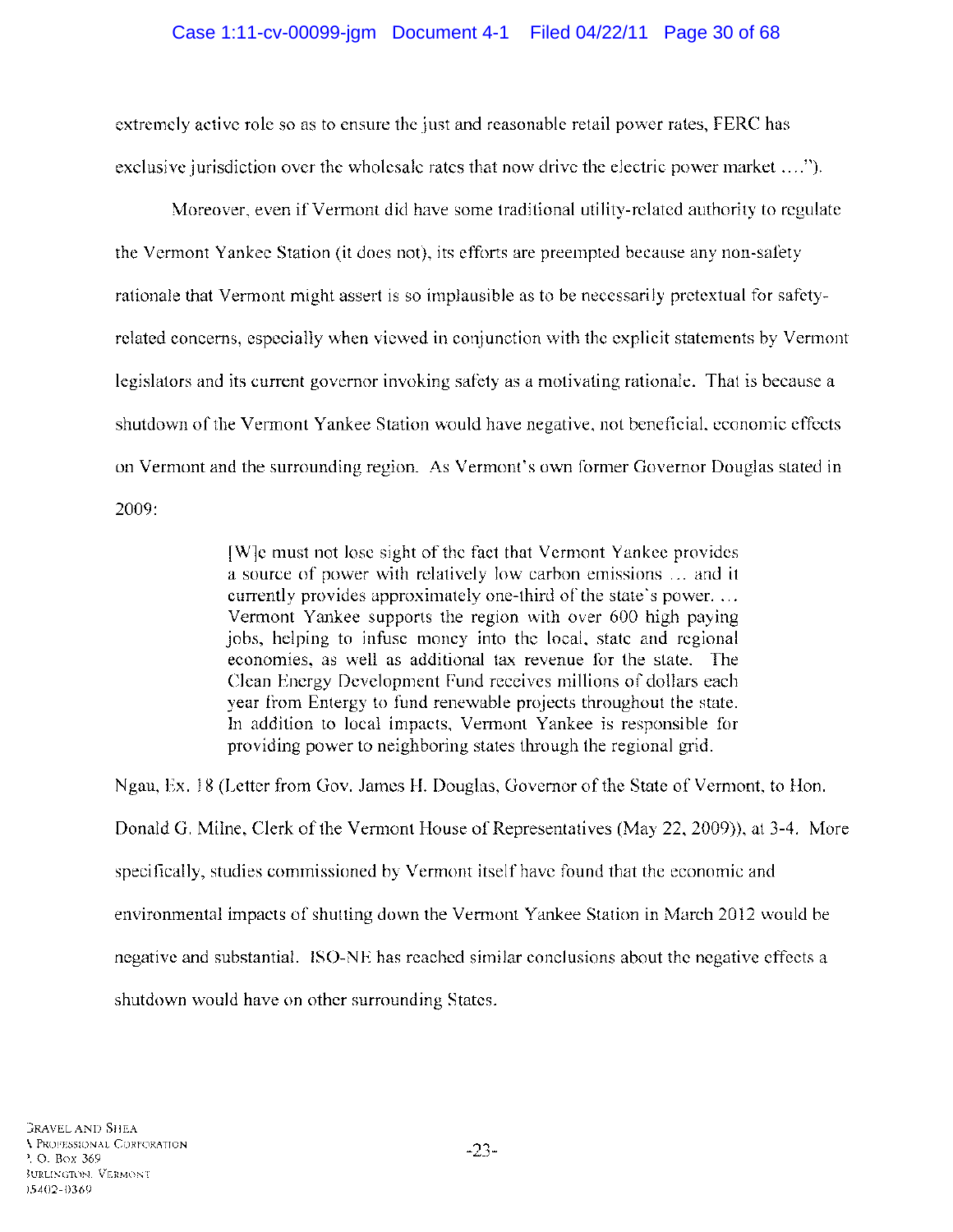### Case 1:11-cv-00099-jgm Document 4-1 Filed 04/22/11 Page 31 of 68

As explained in more detail in Points II-IV, *infra,* these negative economic and environmental effects would include:

*Higher electricity prices in Vermont.* According to a March 2010 report commissioned by the Vermont General Assembly, shutdown of the Vermont Yankee Station will lead to higher retail power costs in Vermont relative to a "Green" scenario in which Vermont simultaneously and aggressively promotes green power sources to replace the more than 600 MW capacity of the Vermont Yankee Station. "Retail power bills in the Green scenario are generally higher than most other scenarios in the initial 5+ years." Kee, Ex. 9 (Econ. & Policy Res., Inc. *et ai., Consensus Economic and Fiscal Impact Analyses Associated with the Future of the Vermont Yankee Power Plant-Executive Summary* (March 2010) ("Consensus Study")), at 10; *see also*  Kee  $\P$  47-62.

*Increased unreliability of electricity supply.* The Vermont Yankee Station does not sell its power directly to Vermont retail consumers, but rather sells the power into the interstate wholesale market, in which utilities purchase the power and then sell it at retail to end users. ISO-NE recently found that "potential thermal overloads and voltage violations ... generally (but not always) tend to be more widespread and severe without Vermont Yankee." Kee, Ex. 23 (ISO-NE, *Summary of Vermont/New Hampshire Transmission System 2010 Needs Assessment,*  Feb. 17, 2011), at 3; *see also* Kee <sup>on</sup> 63-69 (discussing out-of-state impacts of closing the Vermont Yankee Station),  $\sqrt{69}$  (discussing ISO-NE's briefing of the Vermont Senate on the "overloads" in Massachusetts and New Hampshire that would follow from closing the Vermont Yankee Station).

*Substantial job loss.* The Consensus Study compares scenarios with and without the Vermont Yankee Station in future years and finds that there will be approximately 1,000 fewer

-24-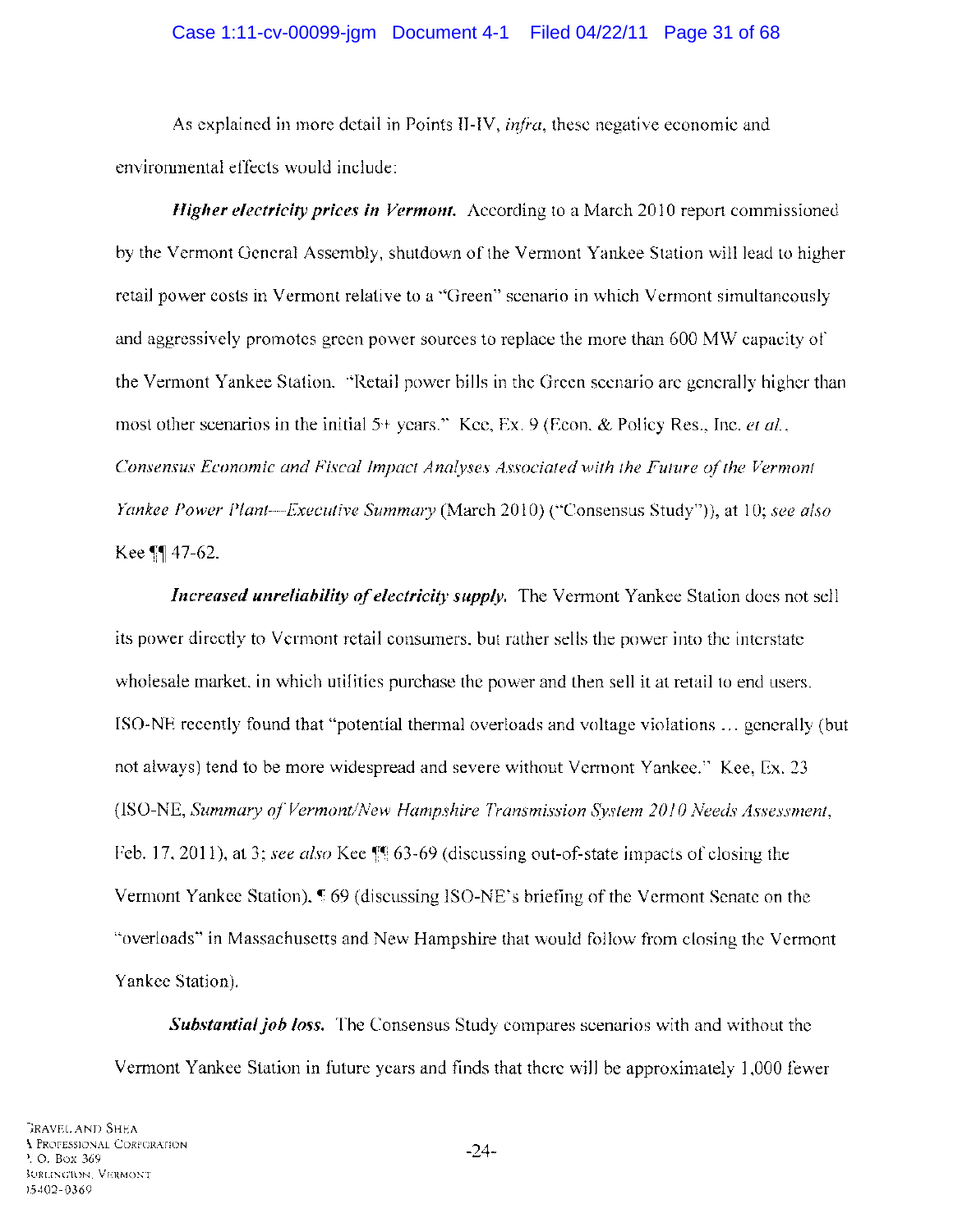### Case 1:11-cv-00099-jgm Document 4-1 Filed 04/22/11 Page 32 of 68

jobs without the Vermont Yankee Station, as well as additional "[ s ]econdary indirect and induced economic impacts" in terms of jobs in the community that serve the current employees of the Vermont Yankee Station. Kee, Ex. 9 at 8,  $10^{10}$  Although the report predicts that, if Vermont simultaneously adopts aggressive policies promoting green power, new jobs would be created to replace the lost jobs, *id.* at 10, that prediction is speculative and in any event contemplates job losses between 2015 and 2020 as compared to a scenario in which the Vermont Yankee Station continues to operate, *id.* at 9. A study commissioned by Vermont's own DPS concerning the proposed CPO to allow operation of the Vermont Yankee Station for an additional 20 years estimates that that between 1,064.9 and 1,844.2 full-time job equivalents per year (averaged over the 20 year license renewal period) would be gained if the Vermont Yankee Station operated during the license renewal period. Kee, Ex. 7 (ODS Assocs., Inc., *Report to the Vermont Department of Public Service on the Vermont Yankee License Renewal* (Feb. 27, 2009) ("GDS Study")), at 11-4  $&$  11-5; *see also* Kee  $~^{\circ}$  38-41 (concluding that closure of the Vermont Yankee Station would result in a significant loss of jobs).

*Decline in state and local tax revenues.* In 2009, taxes and fees paid to Vermont on account of the Vermont Yankee Station totaled approximately \$13.4 million; in 2010, \$13.8 million. *See* Kee, Ex. 13 at Table 2. With the plant shut down, this amount will drop to zero in *2013. Id.* Although Vermont's state and local governments provide certain services to the Vermont Yankee Station whose cost might be avoided were the plant shut down, these cost savings do not nearly offset the loss in state and local tax revenues from the Vermont Yankee Station. *See* Kee  $\parallel$  43 & Ex. 7 at 11-12. The GDS Study further estimated that the positive economic impact of continued operation of the Vermont Yankee Station for the license renewal

This number of lost jobs appears to include the over 600 current employees at the Vermont Yankee Station. See Herron ¶ 18.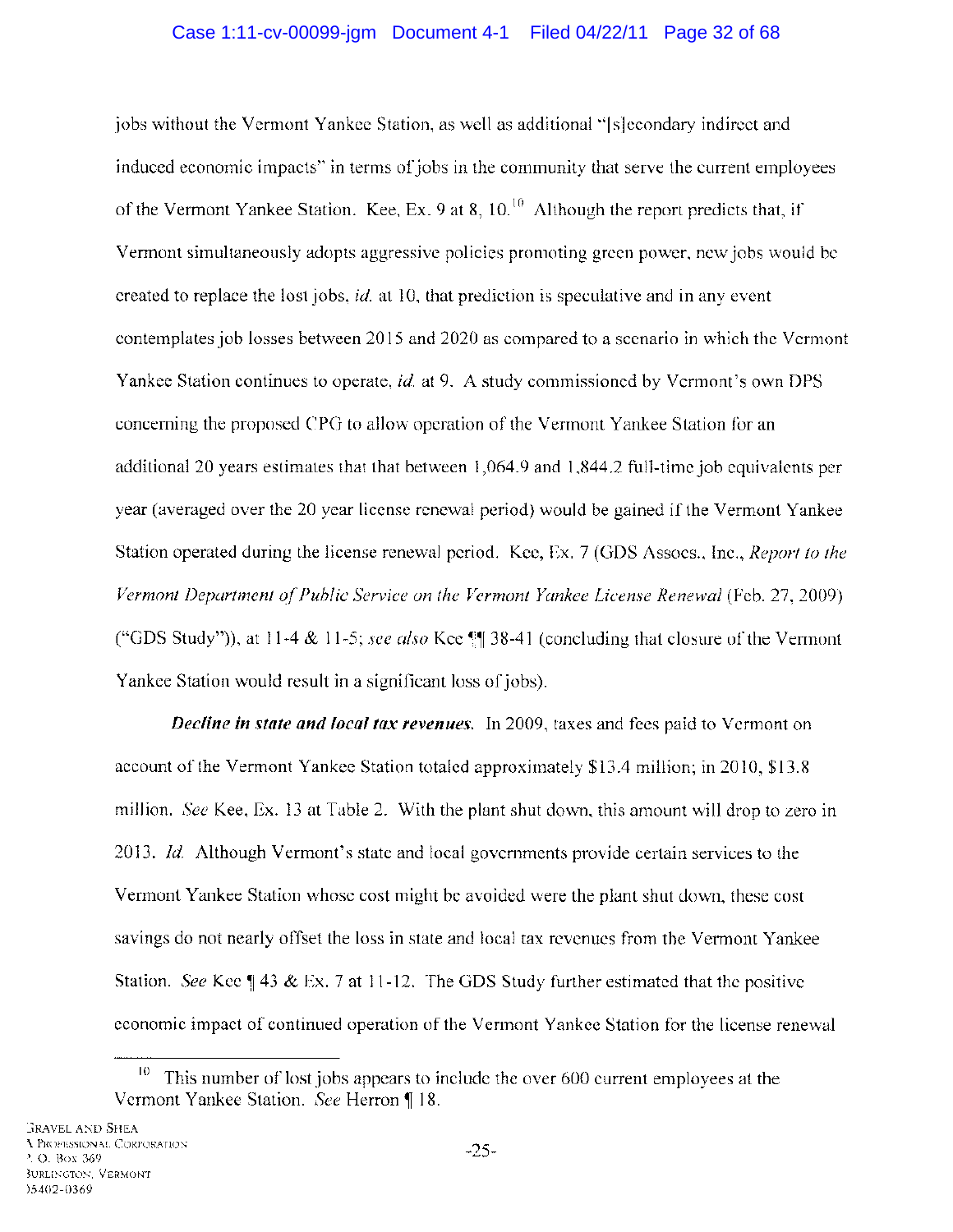#### Case 1:11-cv-00099-jgm Document 4-1 Filed 04/22/11 Page 33 of 68

period would be an annual average of between \$76.5 million per year and \$255.1 million per year over the period from 2012 to 2032. Kee, Ex. 7 at 11-4; *see also* Kee  $\llbracket$  42-46 (compiling data regarding decreased revenue for Vermont from the early closure of the Vermont Yankee Station).

*Increase in greenhouse gas emissions.* As Governor Douglas explained, "Vermont" Yankee provides a source of power with relatively low carbon emissions, thus helping to limit our greenhouse gas emissions." Ngau, Ex. 18 at 2. If the Vermont Yankee Station is shut down, the gap in supply will have to be filled with fossil fuel sources, resulting in substantially higher greenhouse gas emissions. Kee, Ex. 10 (Howard J. Axelrod, Energy Strategies, Inc., *An Independent Assessment of the Environmental and Economic Impacts Associated with the Closing of the Vermont Yankee Nuclear Plant* (Mar. 13,2009 update)), at 21. Although it is possible that non-nuclear green power sources will *eventually* bridge the gap, that will occur (if at all) only years in the future. *See, e.g.* Kee  $\mathbb{I}$  74-77 (compiling studies on the effect on greenhouse gas emissions of a shutdown of the Vermont Yankee Station).

In short, no non-safety rationale that Vermont might assert is plausible. This provides strong corroboration of the explicit statements by Vermont's officials that their intended shutdown of the Vermont Yankee Station is motivated by impermissibly preempted safety concerns. Accordingly, Plaintiffs are likely to succeed on this second, independent ground for AEA preemption.

#### 3. ENVY Has Not Waived Its Right To Assert Federal Preemption Under The 2002 MOU.

Defendants might argue that Plaintiffs are precluded by paragraph 12 of the 2002 MOU from asserting that federal law preempts Vermont's efforts to shut down an operating, federally licensed nuclear power plant. *See supra,* at 8-9 (describing the 2002 MOU). This argument

GRAVEL AND SHEA \ PROFESSIONAL CORPORATION '. O. Box 369 IURLINGTON, VERMONT )5402-0369

-26-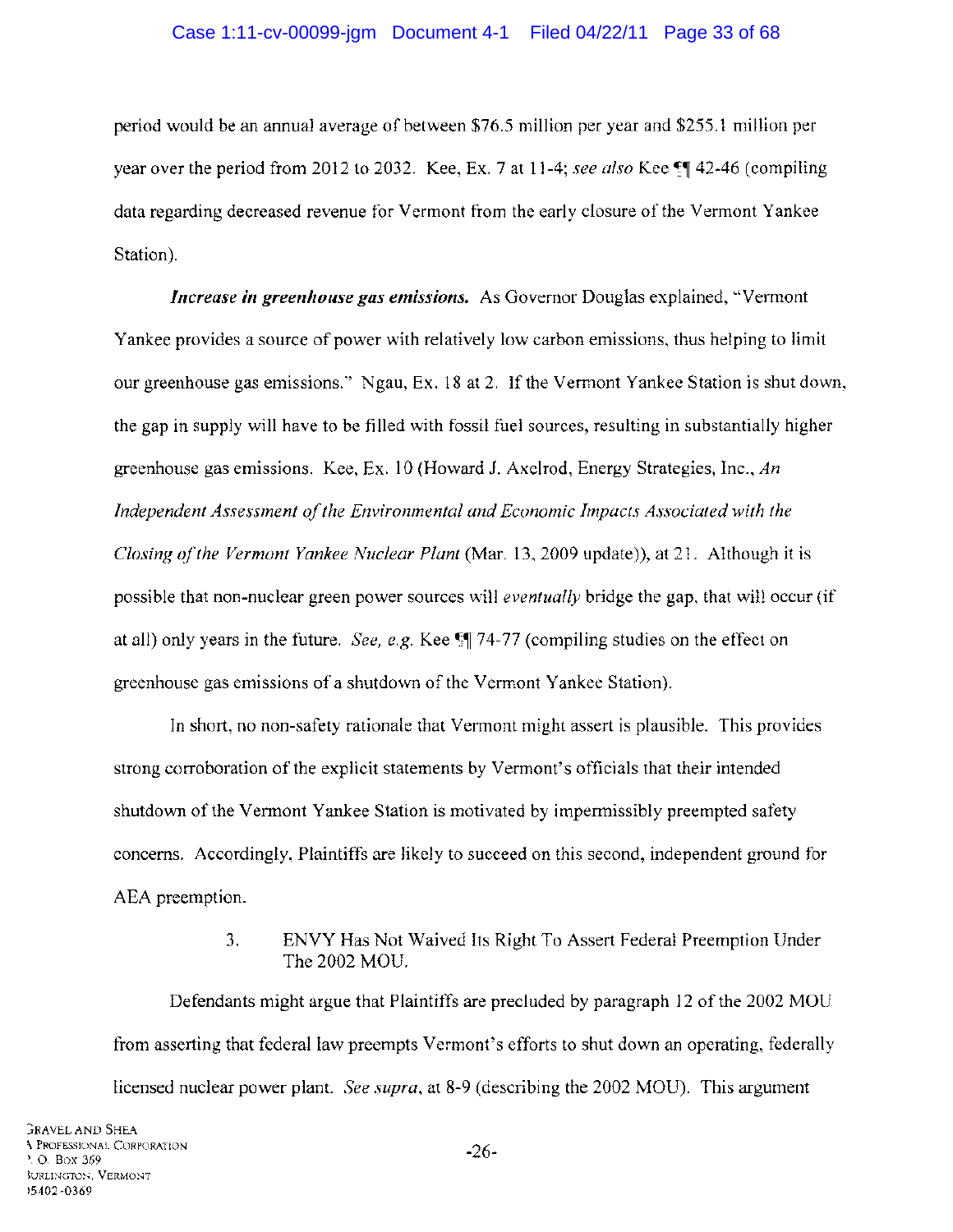### Case 1:11-cv-00099-jgm Document 4-1 Filed 04/22/11 Page 34 of 68

fails, however, because any such waiver is inapplicable in current circumstances. Moreover, Vermont has breached its own commitments under the MOU so as to release ENVY from any purported waiver of its ability to raise preemption. *See Rioux* v. *Ryegate Brick Co.,* 47 A. 406, 408 (Vt. 1900) ("[A]s the defendants' breach went to the essence of the contract, it operated as an external condition subsequent, and entitled the plaintiff to be discharged from further performance on its part."); *Brown* v. *Windham Ne. Supervisory Union,* No. 2:05-CV-329, 2006 WL 2548198, at \*6 (D. Vt. Aug. 31, 2006) ("A breach of contract by one party may entitle the other party to be discharged from further performance."). Here, as previously, Vermont has "attempt [ed] to go back on its commitments." Ngau, Ex.  $18$ <sup>11</sup>

Specifically, the MOU does not preclude Plaintiffs from asserting the preemption claims in this lawsuit, because:

*First*, the 2002 MOU provides that ENVY "waive<sup>[5]</sup> any claim ... that federal law preempts the jurisdiction of the *[Public Service J Board* to take the actions and impose the conditions agreed upon in this paragraph to renew, amend or extend the [CPG] to allow operation of the [Vermont Yankee Station] after March 21,2012, or to decline to so renew, amend or extend." Ngau, Ex. 3 at 6 (emphasis added). As the italicized words make clear, the MOO was expressly premised on the assumption that it was the PSB and not the General Assembly that would make the renewal decision. But in the 2005 and 2006 Acts, Vermont took the renewal decision away from the PSB, an administrative agency, and instead placed it in the hands of the Vermont General Assembly—a political body with no technical expertise or

<sup>&</sup>lt;sup>11</sup> As an additional example, the MOU provides that demonstration of ENVY's and ENOI's ability to fund decommissioning "may include the implementation of SAFESTOR [sic] or other forms of delayed decommissioning," Ngau, Ex. 3 at 5, but Vermont's federal Congressional delegation recently urged that, in the event of a shutdown, ENVY and ENOl be required to employ the DECON (immediate decommissioning) method, which is substantially more costly than the SAFSTOR method. Ngau, Ex. 10.